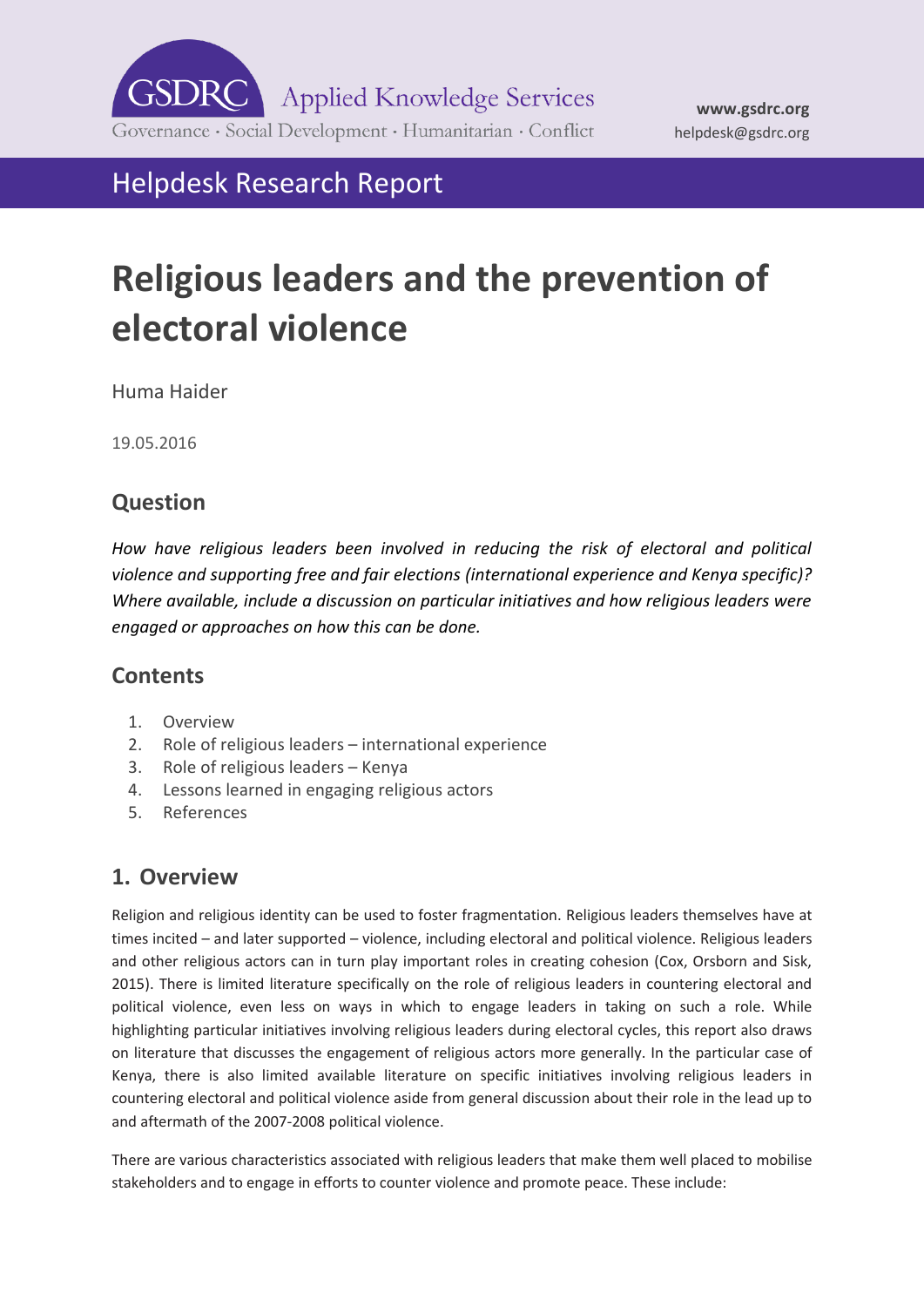- **Trustworthiness and credibility**
- Shared and respected set of values with different sides of a conflict and unique leverage as spiritual leaders
- Understanding of the local context, presence in local communities and local legitimacy
- Strong networks and access to various levels of power

Religious leaders may differ in their willingness to be involved in politics and in peacebuilding. Newer reformist churches in Africa, for example, exhibit less inclination than leaders from the established churches in playing a role in political debates and engaging in peace initiatives (Cooke, 2015). The particular interests of religious actors can determine the role they play in political change and support for democracy (Villalón, 2015). A study on Nigeria finds that geographic factors can also play a role. Religious leaders that live in religiously diverse and integrated settings were more likely to encourage religious tolerance than those living in religiously homogenous settings (Dowd, 2014).

Religious leaders also differ in their ability to engage effectively in countering violent conflict. Those who operate in an environment with strong horizontal networks (common religious beliefs, symbols, and activities) and strong vertical networks (connections between religious leaders and believers), were more informed and able to coordinate conflict resolution efforts (De Juan, Pierskalla and Vüllers, 2015).

The influence of religious leaders also depends on the organisational form of a particular religion. Religious leaders who give sermons in congregational religions are more likely to be able to mobilise citizens along religious lines than those whose role is more circumscribed (Chhibber and Sekhon, 2016).

There are various ways in which religious leaders can engage in curtailing electoral and political violence and promoting peace. These efforts can be engaged in as individual leaders or through more collaborative intra- or inter-religious initiatives:

- Peace messaging and support for free and fair elections: religious leaders can advocate for peaceful elections through non-violent and inclusive discourse (Darnolf and Cyllah, 2014). These messages can be articulated through leaflets, the media, or more commonly, religious sermons.
- **EXECT** Civic education, debates and election monitoring: religious leaders have also played a role often through larger groups – in facilitating, civic education, candidate debates (including televised public debates) and election monitoring.
- Codes of conduct: a public commitment by all stakeholders to non-violence can be effective in preventing tensions from escalating into violent conflict (UNDP, 2009). Umbrella religious organisations have taken the initiative to develop such pacts to encourage peaceful elections.
- **Intra- and Inter-faith dialogue and Inter-faith initiatives: religious leaders have been engaged in** such initiatives through religious umbrella organisations, development agencies and NGOs in order to improve relations, educate on electoral processes, and prevent electoral violence.

#### **Kenya**

Inter-religious institutions and inter-religious councils are well established and generally respected across Kenya (Cox and Ndung'u, 2014; Cox, Orsborne and Sisk, n.d.b.). The National Council of Churches in Kenya regularly publishes its positions on key political issues, such as elections and institutional appointments (Cox and Ndung'u, 2014). At the local level, there also appears to be a very high level of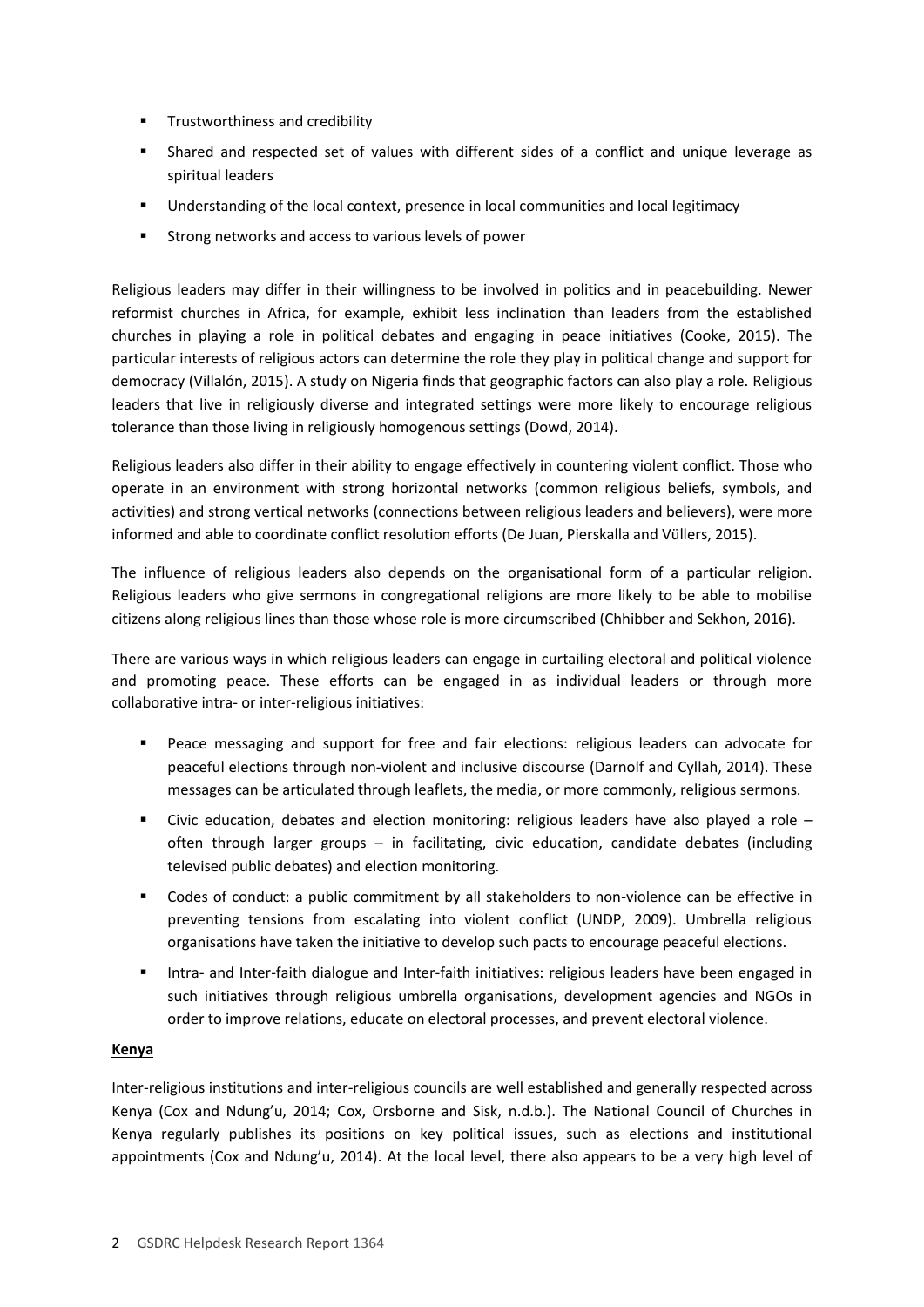willingness to engage in local intra-religious dialogue. Many religious institutions in Kenya are grassrootsbased and have the potential to reach people and communicate peace messages (Kilonzo, 2009).

During the most recent period of post-election violence, 2007-2008, religious leaders and inter-religious institutions divided along ethnic lines and failed to speak out against ethnic violence (Throup, 2015). Religious actors have, however, in the aftermath, been involved in peacebuilding efforts, and in averting electoral violence in the 2013 elections. Efforts include:

- Peace messaging: after having been silent for almost one year, religious leaders and institutions spoke out against violence and in defence of justice and human rights. Catholic bishops also supported the inter-party dialogue that eventually led to the unity government (Throup, 2015). In the lead up to the 2013 general elections, churches were heavily involved in peace rallies and peace caravans.
- **Inter-religious forums spoke out against political leaders, including an NCCK initiative to mobilise** Kenyans in all administrative provinces to support the prosecution of leaders who had instigated the post-election violence (Kilonzo, 2009).
- Inter-ethnic and inter-faith dialogue: the NCCK has supported inter-ethnic and inter-faith dialogue at the grassroots and national levels, helping communities to understand political processes and exposing them to countries that have experienced conflicts (Cox and Ndung'u, 2014).
- Religious language and symbolism: Catholic bishops supported the interparty dialogue that eventually led to the Jubilee Coalition and unity government. Neo-Pentecostal and born-again language has become very prominent and was adopted by the Jubilee Alliance in the 2013 election (Deacon and Lynch, 2013; Deacon, 2015). Pastors repeatedly blessed candidates Kenyatta and Ruto (Jubilee Alliance), describing their alliance in divine terms (Deacon, 2015).
- Civic education: the literature cites an example of a past initiative, implemented in Kibera by a Catholic parish. Parishioners who participated in the programme were found to demonstrate a notable improvement in their democratic values and behaviour at the localised level within their own parish groups. These positive outcomes remained localised, however.

There are various challenges to the role played by religious leaders in Kenya:

- Factors undermining inter-faith collaboration: inter-religious collaboration at the national level has been undermined by tension between Christian and Muslim groups over the issue of Kadhis (Islamic) courts. An organisational hindrance to effective inter-religious institutions is a mismatch in the internal bureaucracies of particular denominations (Cox and Ndung'u, 2014).
- Problems with perceptions of impartiality: religious leaders have attempted to restore their lost positive image and credibility, due to charges of partisanship. Nonetheless, Kenyans remain sceptical over the impartiality of religious leaders (Cox and Ndung'u, 2014).
- Muted debate and preservation of the status quo: the extensive peace messaging promoted by religious leaders and other actors has had the negative effect of suppressing dissenting opinions and discussion of grievances (Elder, Stigant and Claes, 2014; Deacon and Lynch, 2013).
- Capacity and funding: peacebuilding programmes that engage religious actors are often the first to get cut when donor priorities shift.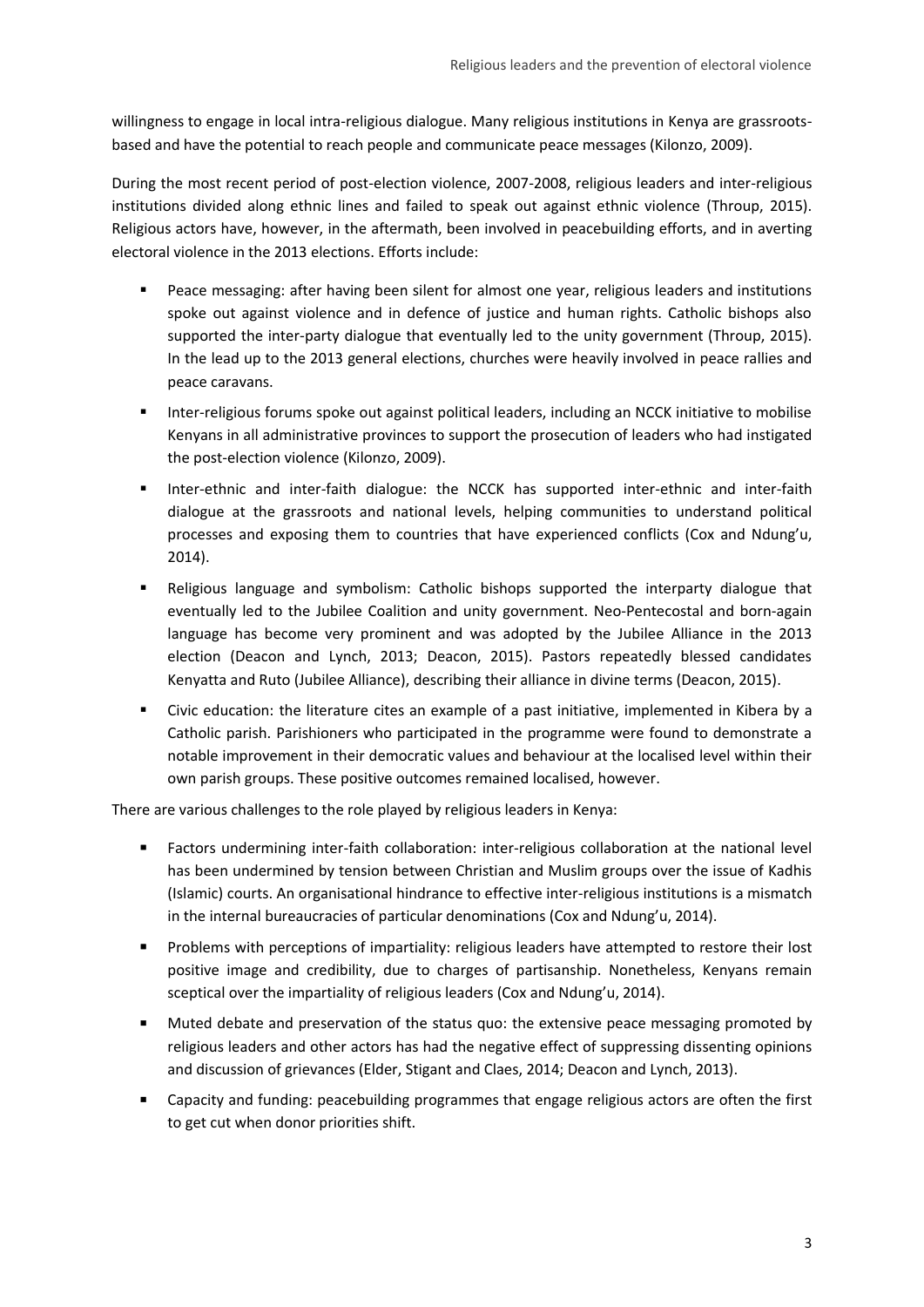Regional differences: a study conducted by Elder, Stigant and Claes (2014) finds that despite the consensus that the 2013 general elections in Kenya were peaceful, there was localised tension and violence throughout the electoral cycle.

#### **Lessons learned on engaging religious leaders**

There are various factors that could strengthen the role of religious leaders in preventing electoral and political violence, and initiatives designed to engage them:

- Conflict analysis: it is essential to engage in conflict analysis in order to mitigate the risk of improper or ineffective engagement with religious actors (USAID, 2009; Fomunyoh, 2009).
- Flexibility: a flexible approach should be adopted in identifying religious leaders capable of playing a significant role (Silvestri and Fba, 2015). Initiatives themselves should also be afforded flexibility in terms of methodologies (allowing for Western conflict resolution methodology with religious and local customs) (Smock, 2006).
- Engage a diverse range of leaders: the engagement of higher ranking religious officials can be critical to engagement at the local level, as lower ranking religious leaders often take their cue from them (USAID, 2009). There is also a need to widen engagement of religious actors beyond the focus on Christianity, Islam and Judaism, and to engage with religious leaders that have expertise in inter-faith dialogue and/or to seek inter-religious partnerships. Moderate religious leaders should be supported early on (Weingardt, 2008; cited in Silvestri and Fba, 2015).
- Focus not only on leaders but also grassroots: various scholars emphasise the value of engaging faith-based grassroots actors and whole indigenous communities, rather than solely religious leaders (see Silvestri and Fba, 2015). A focus on leaders is also likely to ignore the voice of women since most organised religions have male-dominated religious leadership (Silvestri and Fba, 2015; USAID, 2009; UNDP, 2014).
- Impartiality is important: impartiality and neutrality of religious leaders should be promoted such that they can be in a strong position to promote peaceful conduct and act as impartial arbiters where needed.
- Take the time to build trust: religious leaders may be reluctant or sceptical to engage in programming. Actors seeking to engage religious leaders need to make efforts at the outset to establish confidence and trust – and to build a sound partnership (USAID, 2009).
- Attention to capacity building: many religious leaders require assistance and training to engage in networking activities, campaigning, training, electoral observation and monitoring, and conflict prevention and reconciliation programming (Weingardt, 2008; cited in Silvestri and Fba, 2015; UNDP, 2014).
- Intra-faith dialogue is also important: in some situations, intra-faith dialogue must precede interfaith dialogue, in order to mentally prepare groups for engaging with the "other" (Cox, Orsborn and Sisk, 2015; Smock, 2006).
- Inter-religious peacebuilding efforts must be holistic: inter-religious dialogue efforts have often failed to address underlying social inequalities and have remained disconnected from other forms of peacebuilding. Many initiatives while effective at the local level need to find ways to influence developments at sub-national and national levels.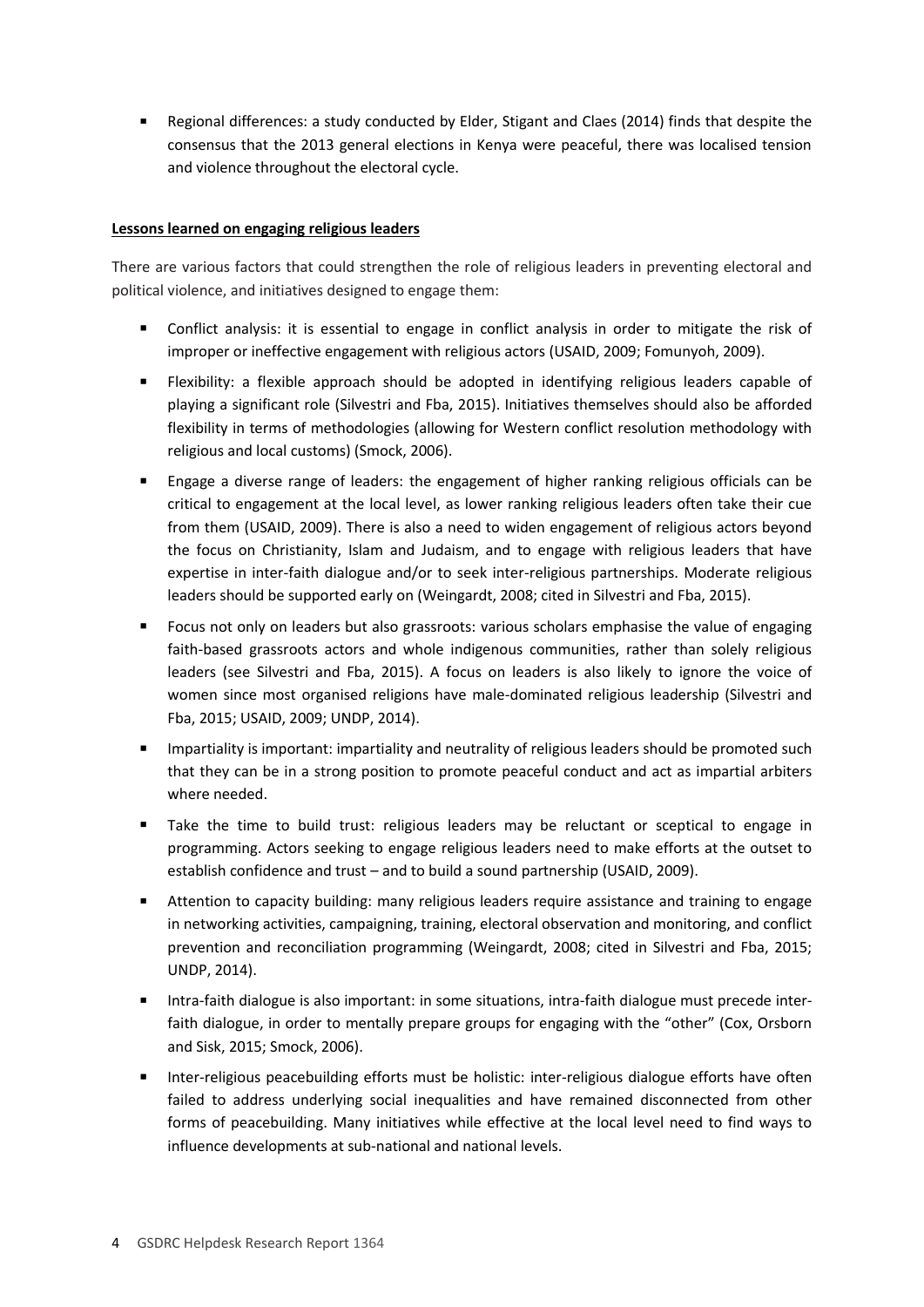- <span id="page-4-0"></span> Adopting inclusive language: framing programmes in secular language may in some situations be perceived as threatening or may not resonate well with religious leaders (see USAID, 2009). In addition, religious-based peace initiatives can be enhanced through the selective use of religious texts by religious leaders, particularly use of scripts of other religions.
- Expand the programming repertoire: the range of programming that engages religion or religious actors directly has been relatively limited and could benefit from more creative and innovative programming (USAID, 2009).
- **Invest in monitoring and evaluation: the evidence base for programmes addressing religion and** conflict and engaging with religious actors is currently weak and would benefit from greater efforts at monitoring and evaluation (USAID, 2009).

# **2. Role of religious leaders – international experience**

## **2.1 Role of religious actors in discord and violence**

Religion and inter-religious group relationships are not inherently conflictual, however, religion can be used by religio-political entrepreneurs to incite violent conflict. Identity conflicts may thus take on religious dimensions even if theological or religious disputes are not at the base of a conflict. Some scholars estimate that around half of all armed conflicts have religious overtones (see Basedou and Koos, 2015). De Juan, Pierskalla and Vüllers (2015) emphasise, however, that while religion can be associated with violence, religious violent conflicts comprise a minority of all armed conflicts.

Religious leaders have influenced the mobilisation of religious identities in many parts of the world (see Chhibber and Sekhon, 2016). Case studies indicate that religious leaders can also instigate violence. A study on political violence perpetrated by Jews and Muslims in Israel finds, for example, that relative economic and political deprivation results in support for violence only when religious leaders offer an inflammatory interpretation of such deprivations (Canetti et al., 2015, cited in Basedou and Koos, 2015).

A review of the literature suggests that religious leaders incite – and later support – violence when they feel threatened by competitors and seek to preserve and extend their influence among believers or political leaders (Basedou and Koos, 2015). The review also highlights the importance of context in determining when religious leaders may support violence. Factors that are likely to increase the likelihood of calls for violence include: close relations between political and religious leaders; existing group inequalities and forms of marginalisation (including the marginalisation of religious leaders themselves); and personal convictions opposed to secularism and tolerance of other faiths (see Basedou and Koos, 2015).

There are various cases in which religious leaders have been involved in electoral and political discord and violence, in particular. In Nigeria, for example, Christian and Muslim religious leaders have tried to gain followers and influence by claiming to be effective at checking the social and political influence of the rival religion (Dowd, 2014). Such competition has spilled over into electoral politics. Christian religious leaders in Rivers State were accused of receiving bribes and campaigning against the Muslim presidential candidate, General Muhammadu Buhari, circulating a document aimed to trigger fears of an Islamisation of the country under his leadership. Such actions are considered to have exacerbated tensions (Afolabi and Avasiloae, 2015). Religious leaders in Nigeria have also been accused of undermining free and fair elections not only by failing to condemn vote rigging, but allowing politicians who won fraudulent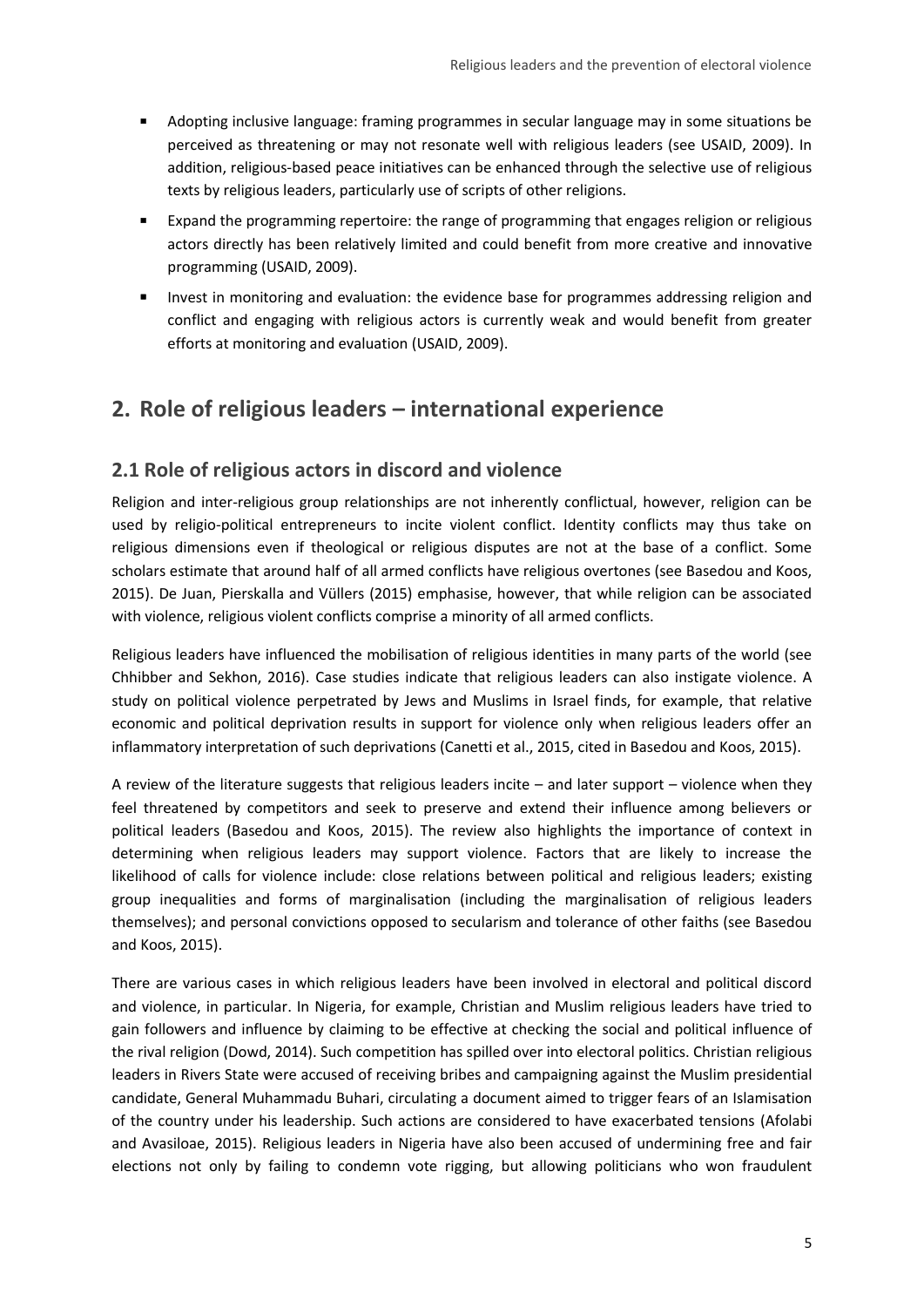elections to engage in 'thanksgiving' in churches and mosques to acknowledge God's sovereignty and faithfulness (Familusi, 2012).

Religious leaders have in some cases sought explicitly to take part in politics. In Guatemala, for example, religious leaders from Neo-Pentocostal churches have participated in national and local level elections, adopting a conservative discourse and reinforcing authoritarian values. Religious ideologies have been used as a mechanism to increase the number of voters. This has had the effect of increasing communal divisions (Cox, Orsborn and Sisk, 2015).

Kenya has experienced many forms of conflict and insecurity, including cycles of political violence around presidential elections (see Cox and Ndung'u, 2014). Religion in the country has served both to unite and divide at different levels. A comprehensive study on social cohesion finds that while religious institutions often unify ethnic groups at the local level – through shared religious practices and experiences and through service provision – they are more likely to generate social fragmentation and inter-group mistrust at the national level (Cox, Orsborn and Sisk, 2015; Cox and Ndung'u, 2014). A report produced by the Truth, Justice and Reconciliation Commission (TJRC) of Kenya finds, for example, that church leaders and elders participated in incitement of ethnic-based violence particularly during the 1992 and 2007 general elections (see Cox and Ndung'u, 2014). The failure of churches in Kenya to speak out against corruption has also contributed to discontent and undermined their credibility and ability to foster cohesion on a national scale (Cox and Ndung'u, 2014).

# **2.2 Role of religious actors in preventing violence**

Given that religion and religious identity can be used to foster fragmentation, religious leaders and other religious actors can in turn play important roles in creating cohesion (Cox, Orsborn and Sisk, 2015). Even in conflicts that do not have a religious component, religious leaders can still play a beneficial role in promoting peace (see Silvestri and Fba, 2010). Cox, Orsborn and Sisk (2015) argue that development actors should draw upon religious leaders to help engage local communities in political participation and disseminate messages of national cohesion in communities.

There are various **characteristics and capacities associated with religious leaders that make them well placed to engage in efforts to counter violence**, including electoral and political violence, and to promote peace. These include:

- **Trustworthiness and credibility:** religious leaders are often considered trustworthy and credible due to their established roles in their respective communities. They inspire confidence and have a moral authority and cultural and practical closeness to parties involved (Silvestri and Fba, 2015; UNDP, 2014, USAID, 2009). Case studies reveal that legitimacy for new institutions and social norms can be generated by approval of religious leaders and communities (Cox, Orsborn and Sisk, 2015).
- **Shared and respected set of values with different sides of a conflict and unique leverage as spiritual leaders** that allows them to influence communities: values (such as forgiveness, reconciliation, healing, and compassion) in religious texts and teaching, and emphasis on human wellbeing, can serve to motivate changes in attitudes and actions; and rehumanise and transform perceptions of the "other" (USAID, 2009; Johnston and Cox, 2003 in Silvestri and Fba, 2015; Cox, Orsborn and Sisk, 2015; Kilonzo, 2009). Case studies find that religious leaders can delegitimise the use of violence as a legitimate strategy through the reinterpretation of sacred texts (Cox, Orsborn and Sisk, 2015).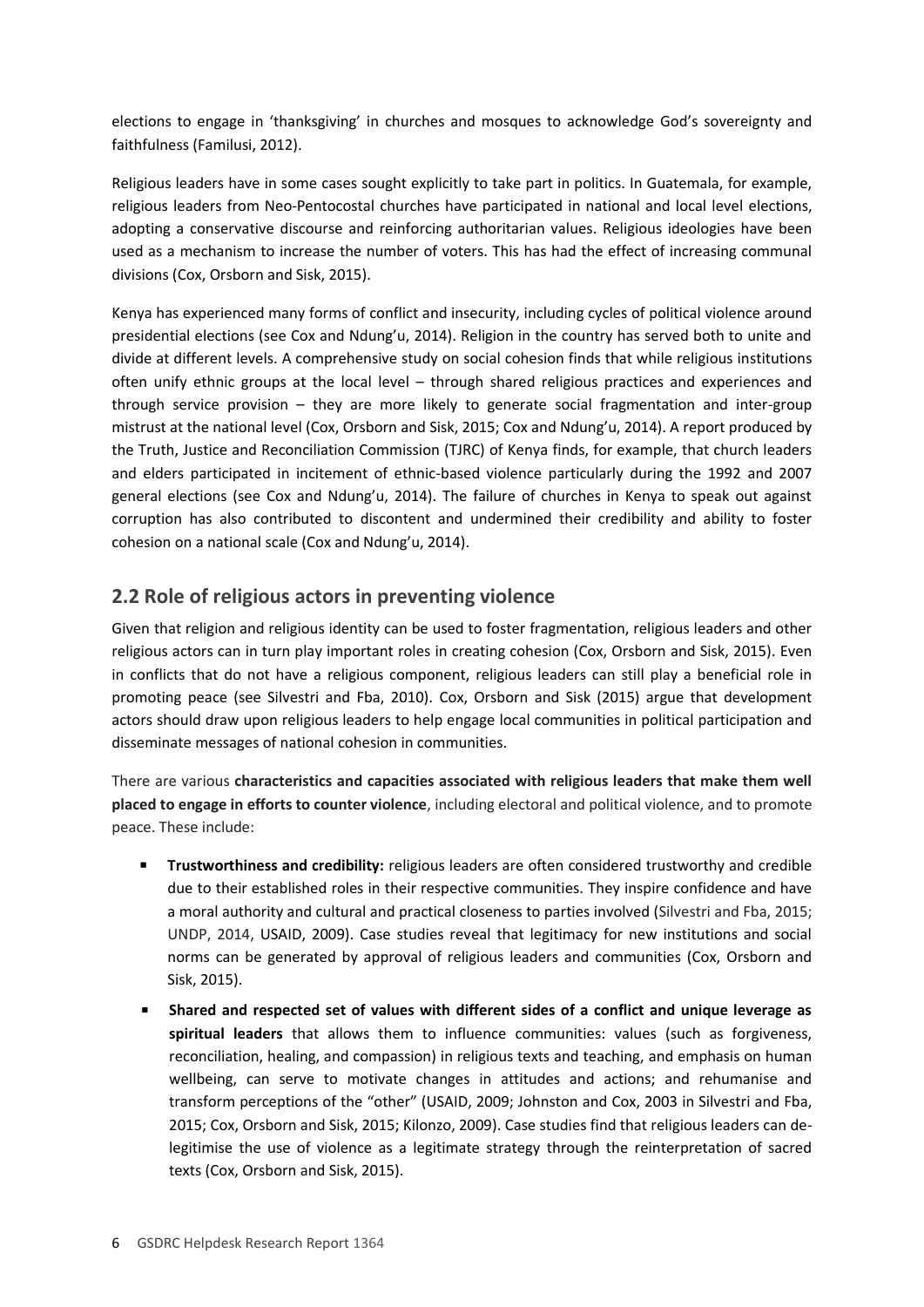- **Understanding of the local context, presence in local communities and local legitimacy**: religious leaders often have a deep understanding of the local context, and strong presence in local communities, which enables them to mobilise support and work successfully at the local level (UNDP, 2014; USAID, 2009). In some cases, they also have a deep contextual knowledge and understanding of conflict drivers (Cox, Orsborn and Sisk, 2015).
- **Strong networks and access to various levels of power**: religious leaders often have access to all levels of power—community, national, and international, which allows them to address conflicts on multiple levels (USAID, 2009). They also have extensive networks of congregations, affiliates and individuals that comprise effective channels of communication and human and financial resources. Religious leaders can thus facilitate access by development agencies to communities and community leaders to maximise support for peace initiatives (UNDP, 2014).

**Religious leaders may differ in their willingness to be involved in politics and in peacebuilding.** In some countries in Africa, including Kenya, there has been an expansion in recent decades of new religious actors, often charismatic or reformist. They have exhibited less inclination than leaders from the established churches in playing a role in political debates and engaging in intra- or inter-religious dialogue, mediation or reconciliation. Rather, their focus has been on building their following and resource base (Cooke, 2015).

The particular interests of religious actors can determine the role they play in political change and in support for democracy. Based on experiences in Senegal, Villalón (2015) finds that calculations of costs and benefits to themselves are central to the motivations of religions actors and the positions they take, in addition to ideology. In Senegal, religious actors have implicitly supported democratic reform processes – through symbolic acts such as public prayers for all candidates and for peaceful elections – as democracy has been an effective way to pursue public policies in line with religious values (Villalón, 2015).

A study on Nigeria finds that geographic factors can also play a role. Christian and Muslim religious leaders that live in religiously diverse and integrated settings were more likely to openly encourage religious tolerance than those living in religiously homogenous/segregated settings (Dowd, 2014).

**Religious leaders also differ in their ability to engage effectively in countering violent conflict.** Those who operate in an environment with a dense layer of religious institutions were more informed about grievances among followers and more able to coordinate conflict resolution efforts. A dense layer of institutions strengthens horizontal and vertical contacts and networks within religious communities (De Juan, Pierskalla and Vüllers, 2015). Horizontal networks comprise common religious beliefs, symbols, and activities (e.g. festivals, performance of religious rites) that cut across non-religious cleavages (Dahal and Bhatta, 2008; in De Juan, Pierskalla and Vüllers, 2015). Vertical networks are connections between religious leaders and believers (e.g. religious services, prayer groups). Such regular meetings between religious leaders and constituents provide the space for believers to inform religious leaders about growing tensions early on and for leaders to publicly condemn violence and call for peace and restraint) (De Juan, Pierskalla and Vüllers, 2015). In Nepal, local religious actors and institutions have played an important role in intra-community mediation and conflict resolution within Muslim, Hindu and Buddhist communities. Their ability to play such a role lies in part on the presence of strong networks. In Lombok, Indonesia, Kingsley (2012) finds that the influence of Muslim religious leaders (Tuan Guru) is often reinforced by organisational networks that promote allegiance and sources of patronage (e.g. Islamic boarding schools, provision of social services).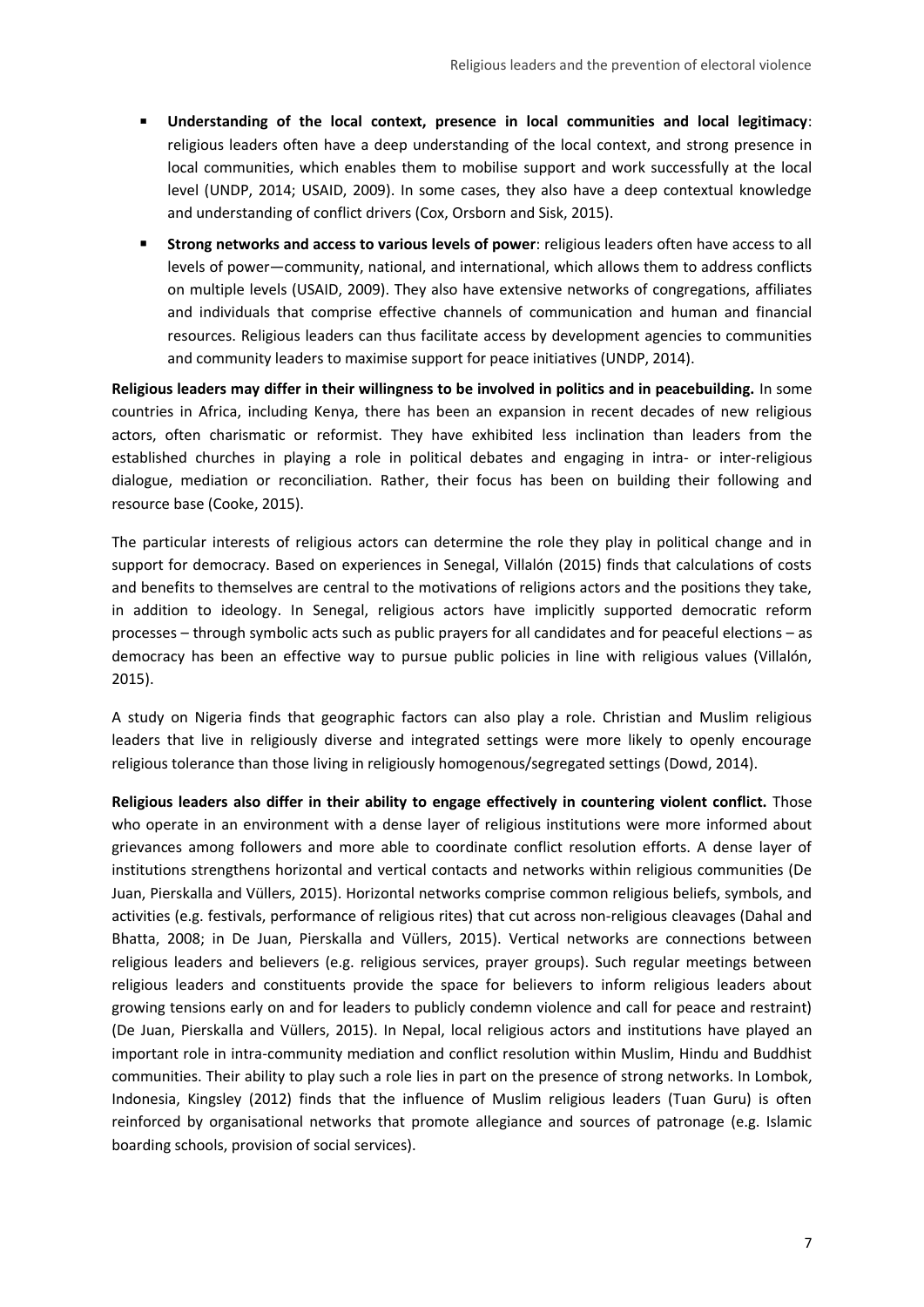**The influence of religious leaders also depends on the organisational form of a particular religion.** Religious leaders differ in their ability to mobilise religious identities. Chhibber and Sekhon (2016) argue that this can be attributed to the organisational form of the religion: religious leaders who give sermons in congregational religions are more likely to be able to mobilise citizens along religious lines than those whose role is more circumscribed. They find in their study of Hindu and Muslim responses to a Get-Out-To-Vote experiment in India that Muslims have greater confidence in such political appeals if their leaders use religious (Muslim) cues, in contrast to Hindus. They attribute this to the different set up of Hindu temples, which Hindu priests have constrained roles and believers often go to pray alone. In contrast, mosques are places for the community to congregate and listen to the religious leader (the imam) deliver sermons on religion or on social and political issues important to the community (Chhibber and Sekhon, 2016).

## **Efforts to counter electoral and political violence**

There are various ways in which religious leaders can engage in curtailing electoral and political violence and promote peace. These efforts can be engaged in as individual leaders or through more collaborative intra- or inter-religious initiatives.

### *Peace messaging – and support for free and fair elections*

The public discourse adopted by religious leaders can play a very important role in how elections play out. They can proactively advocate for peaceful elections through rational and non-violent discourse rather than a divisive mentality (Darnolf and Cyllah, 2014). These messages can be articulated through the publication and distribution of leaflets, through the media (press releases, radio, television), or more commonly, through sermons at religious services.

A study of **Nigeria**, for example, finds that peace messaging initiatives of religious authorities (particularly in the South East) during elections (particularly in 2015) have been important and should be encouraged. Interviewees felt that religious leaders have much potential to prevent electoral violence (Afolabi and Avasiloae, 2015). Christian and Muslim leaders in various states (e.g. Borno state, Kaduna state, Rivers state) have appealed to their congregations, particularly impoverished youth, in sermons and on radio and television for calm and advised people to conduct themselves in a peaceful manner and not respond to provocations (Afolabi and Avasiloae, 2015; Onwudiwe and Berwind-Dart, 2010). They have also encouraged their followers to register, collect their voting cards and cast their vote peacefully. In Borno state, the Christian Association of Nigeria (CAN) chairman for the state, Reverend Titus Pona, explicitly urged voters to disregard religious affiliations and vote instead for candidates they believed would improve their living conditions (Afolabi and Avasiloae, 2015). In Abia state, religious leaders were charged by local interviewers to be biased and lacking in moral authority to influence the conduct of candidates or their supporters; however, some religious leaders seem to have attempted to remain neutral, to emphasise the value of democracy, and promote reconciliation (Afolabi and Avasiloae, 2015).

In **Uganda**, individual religious leaders have generally been more engaged on political issues than interfaith groups or specific faiths or denominations. Bishop Zac Niringiye, for example, of the Anglican Church, used his sermons to demand political change – to push for a process for elections and for President Musevini to step down and surrender power peacefully (Downie, 2015a). Downie (2015a) emphasises, however, that such outspoken religious leaders who confront social and political issues remain the exception.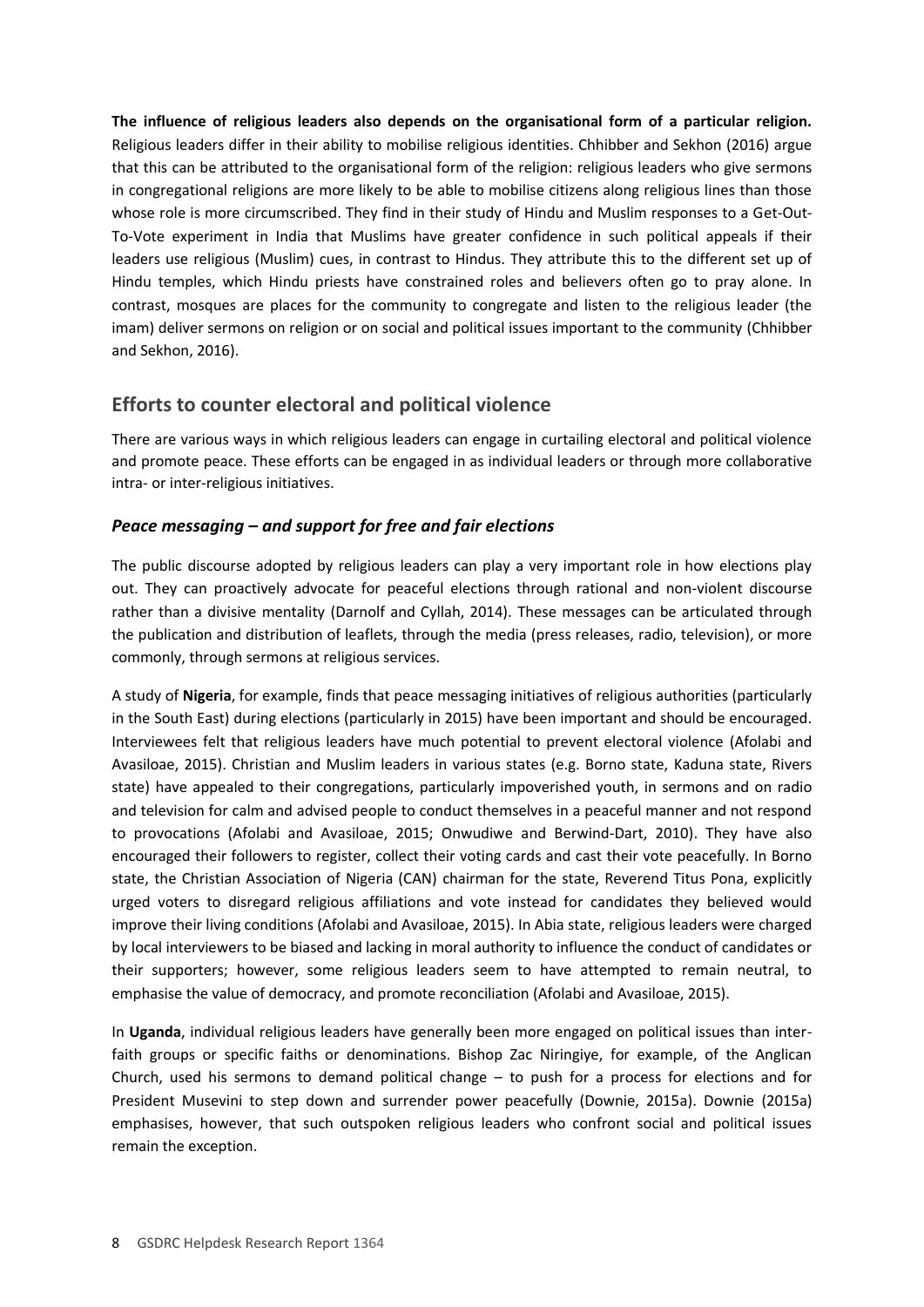A study of the 2008 elections in Lombok, **Indonesia**, finds that the active role played by Muslim religious leaders (Tuan Guru) was integral to the absence of violence during the election campaign, on election day and during the transition period between the election and inauguration of the new government. The Tuan Guru have authority not only in the mosques but across the island. They effectively sought to counter violence through religious sermons and specific instruction to followers over the mosque loud speakers to stop involvement with violence. They collaborated with local government officials who had developed a conflict management strategy, in order to counter the potential outbreak of election-related violence. The strategy was strongly endorsed by the Tuan Guru during Friday religious sermons and religious education classes. The Tuan Guru also pointed to Islamic principles, which provide a strong source of authority, in emphasising the importance of social harmony during election preparation; and made clear the risk of sanctions for those who deviated (Kingsley, 2012).

In **Guyana**, the Inter-Religious Organisation (IRO), which includes representatives of the three main religious faiths (Christian, Hindu and Islam), mobilised public support and demands for a peaceful electoral process in 2006 through public marches for peace and a button-wearing campaign with the word 'peace' in English, Hindi, Arabic and a local indigenous language (UNDP, 2009).

#### *Civic education, debates and election monitoring*

Religious leaders have also played a role in facilitating, civic education, candidate debates and election monitoring – often through larger groups.

In **Uganda**, for example, the Ugandan Christian Council (UJCC), an umbrella group for Christian denominations has been involved in civic education and election monitoring (Downie, 2015a). In **Nigeria**, DREP (an NGO founded in 2013 by Christian religious leaders and co-chaired by Christian and Muslim leaders as an inter-faith initiative) ran civic education programmes in 2015 in order to reduce the risk of election-related violence. It aimed to reduce the number of invalid votes, a key potential cause of conflict. DREP also ran awareness-raising campaigns with young voters, encouraging them to collect their voting cards from the Independent National Electoral Commission and cast their vote (Afolabi and Avasiloae, 2015).

In various states in Nigeria (e.g. Kaduna state, Lagos state), religious leaders and religions institutions have played a positive and non-partisan role in recent election cycles by organising and facilitating televised public debates (Afolabi and Avasiloae, 2015; Onwudiwe and Berwind-Dart, 2010). In Lagos state, local interviewees believed that the televised event organised by the Dioceses of the Anglican Church of Nigeria helped to reduce hate speech and inflammatory rhetoric, and gave voters the opportunity to hear and assess candidates' manifestos (Afolabi and Avasiloae, 2015). In Rivers state, some Christian and Muslim leaders monitored events on the ground through local networks and tried to prevent violent clashes by forbidding parties to campaign in hot spots. They also trained community reporters and key community influencers to collect information on incidents and to mobilise public opinion toward non-violence (Afolabi and Avasiloae, 2015).

Such initiatives can, however, produce controversy. In **Tanzania**, attempts by the Catholic Church to engage in civic education in the 2010 national elections campaign was viewed negatively by political candidates of the dominant ruling party. Although their pastoral letter on civic education merely urged readers to make informed political choices based on candidates' worthiness for office, the candidates interpreted the tough language on corruption as an implicit criticism of their record in office – and thus, as a hostile intervention. President-elect Jakaya Kikwete then critiqued such documents as creating a situation whereby Tanzanians would vote under directives of their religions (Downie, 2015b).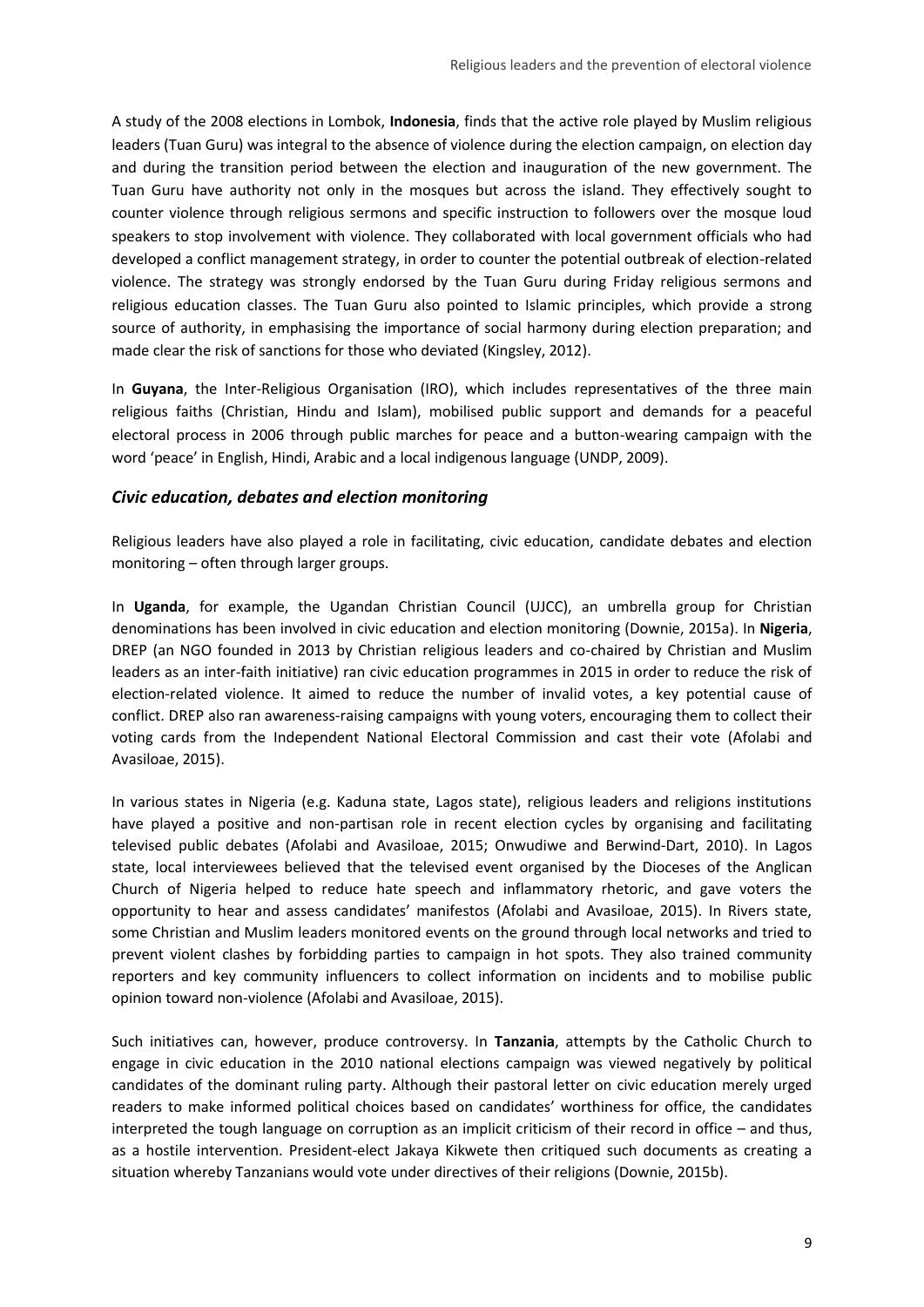### *Codes of conduct*

A public commitment by all stakeholders to non-violence can be effective in preventing tensions from escalating into violent conflict (UNDP, 2009). In **Guyana**, the Inter-Religious Organisation took the initiative to lobby and work toward a peaceful electoral process in 2006. It encouraged political parties to develop and commit to a Political Party Elections Code of Conduct that emphasised a commitment to non-violence. It identified a widely respected facilitator (an academic from the University of Guyana) to work with the major political parties on developing the code of conduct, and also involved the Elections Commission. The IRO organised a public campaign for the signing of the Code, with representatives of all the major faiths, the Elections Commission and all the key donor governments and development agencies. Although the main opposition party did not end up signing the Code, it committed to the spirit and content of the Code (UNDP, 2009). UNDP (2009) finds that a key factor in the success of the initiative is that the IRO comprised a joint religious appeal to the population that cut across political and racial divisions that fuel election-related violence in Guyana.

In **Nigeria**, DREP also brought together the three leading gubernatorial candidates in the 2015 elections to sign a Peace Accord in which they affirmed their desire to conduct peaceful elections and to accept the result (Afolabi and Avasiloae, 2015).

#### *Intra- and inter-faith dialogue and inter-faith initiatives*

Religious leaders have been engaged in intra- and inter-faith dialogue by religious umbrella organisations, development agencies and NGOs in order to improve relations, educate on electoral processes, and promote the prevention of electoral violence.

In **Zimbabwe**, a group of church leaders from different Christian denominations came together during the politically sensitive period of 2008-2009 to reflect on the role of their churches in defusing tensions. They established the Ecumenical Church Leaders Forum (ECLF), which then engaged religious and community leaders across the country to promote local peace dialogues and outreach. UNDP in Zimbabwe initiated collaboration with ECLF in 2009 to develop the skills of local religious leaders in conflict prevention, management, resolution and transformation (UNDP, 2014). As a result of this capacity-building, ECLF facilitated community dialogues for peace and social cohesion that brought together traditional leaders, political parties, police and local council leaders. UNDP also facilitated collaboration among ECLF and national stakeholders, such as the Organ for National Healing, Reconciliation and Integration to develop a more coordinated approach to peace and reconciliation in Zimbabwe (UNDP, 2014).

In **Nigeria,** despite accusations of bias, religious leaders and institutions in Kaduna state have generally played a positive and non-partisan role in recent election cycles, joining forces to engage in inter-religious initiatives to mitigate violent conflict. An example include, Archbishop John Onaiyekan and the Sultan of Sokoto, Mohammad Sa'ad Abubakar, who co-chair the Nigeria Inter-religious Council, speaking out in favour of peaceful coexistence and de-escalation of tensions (Onwudiwe and Berwind-Dart, 2010). Imam Muhammad Ashafa and Pastor James Wuye, co-directors of the Muslim-Christian Interfaith Mediation Centre (and former enemies), have also encouraged communities to remain peaceful through elections. The Christian Association of Nigeria (CAN) and Jama'atu Nasril Islam (JNI) brought Muslim and Christian clergy together at a meeting chaired by the Sultan of Sokoto (Afolabi and Avasiloae, 2015). The Kaduna State Government also facilitated regular peace initiatives that brought Christian and Muslim clerics together to discuss the disutility of violence and issues of accountability (Afolabi and Avasiloae, 2015). Afolabi and Avasiloae (2015) emphasise that religious leaders in Kaduna state have the ability to mute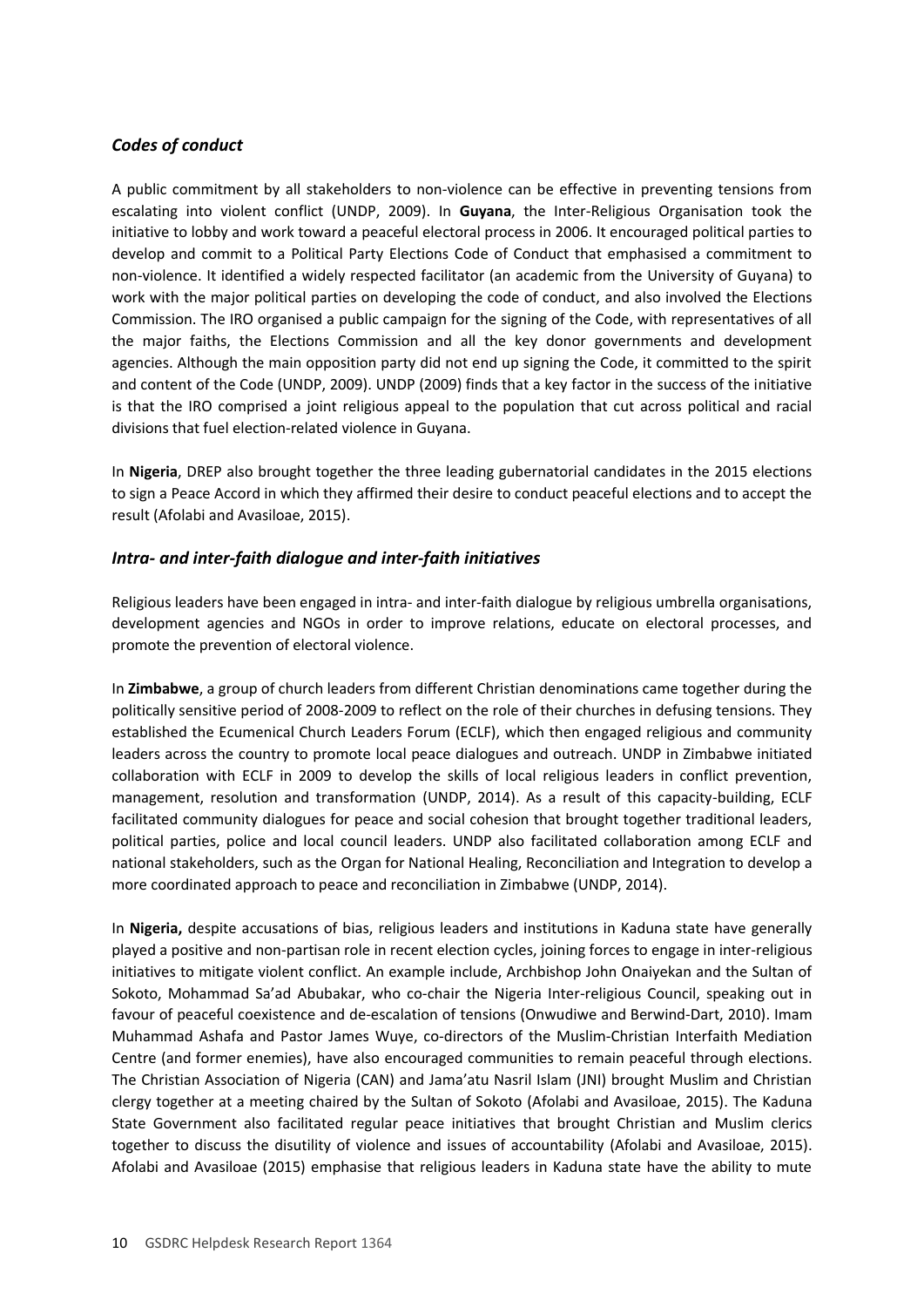existing and potential tensions and that it would be beneficial to invest in inter-faith dialogue and other initiative.

In Lagos state, the Inter-faith Forum International (IFI), founded to promote religious harmony and peaceful coexistence between local Christian and Muslim residents, facilitated collaboration between the leaders of both faiths. During election time, IFI organised special interfaith prayer events to promote peace that were attended by religious leaders from both faiths. Interviewees believe that such peace initiatives by religious leaders helped to lower the level of violence in the state (Afolabi and Avasiloae, 2015). In Ibidan state, Christian and Muslim leaders have regularly issued joint statements and worked together to sponsor events designed to prevent inflammatory rhetoric and episodes of inter-religious violence (Dowd, 2014).

The Inter-faith Mediation Centre, with a contract from the United States Institute of Peace (USIP), undertook an earlier initiative in Nigeria, during the 2003 election. It adopted a pro-active strategy to help young religious leaders confront and revise their stereotypes and prejudices and support non-violent behaviour, interdependency and collaboration. Participants were carefully selected from Nigeria's six geopolitical zones and were believed to hold positions of influence among their peers. The format of the workshop entailed two days of intra-religious dialogue, during which Christians and Muslims met separately, to prepare and sensitise them for the inter-religious sessions. Discussions included dispelling misconceptions and stereotypes, generating positive sentiments of the other faith group and steps for a productive, ongoing dialogue (Ashafa and Wuye, 2006). More recently, the Centre for Humanitarian Dialogue, conducted forums that brought together Christian and Islamic leaders and other members of civil society to learn about election procedures, the proper conduct of polling officials, use of voting cards, and how to prevent community violence during the election (Afolabi and Avasiloae, 2015).

Cox, Orsborn and Sisk (2015) find that while dialogue programming in Nigeria is considered to be effective at the local level, it rarely has an impact at the national level: attitudinal goodwill at the local level has limited power to address religious bi-polarisation linked to domestic and global religious trends.

In **Sri Lanka**, efforts have also been made to engage religious leaders in inter-religious work in order to promote reconciliation and peace, with particular attention to developing horizontal linkages between communities (relationship-building through dialogue and collaboration on small, concrete activities). There has also been a focus on peaceful teachings and commonalities of all religions, prayer sessions and panel discussions or workshops. Clergy involved in such forums may, however, be unable to explain concepts, principles and issues relating to other faiths to their own congregations. In addition, initiatives have avoided discussion of national level issues related to governance that are considered sensitive or contentious, for fear that such discussions could result in divisions and the collapse of the forums. Failure to discuss these issues has frustrated religious leaders from minority communities. It is thus important that those implementing such projects on the ground have the proper skills and training to manage and facilitate critical dialogue and debate. Nonetheless, similar to the case of Nigeria, while these local initiatives have been successful in building relationships and trust among clergy from different faiths and resolving local disputes, they rarely connect to the root drivers of the conflict at the national level. Religious actors operating at the community or even district level have felt powerless in the face of stronger political actors, particularly the state (Cox, Orsborn and Sisk, n.d.a.; Cox, Orsborn and Sisk, 2015).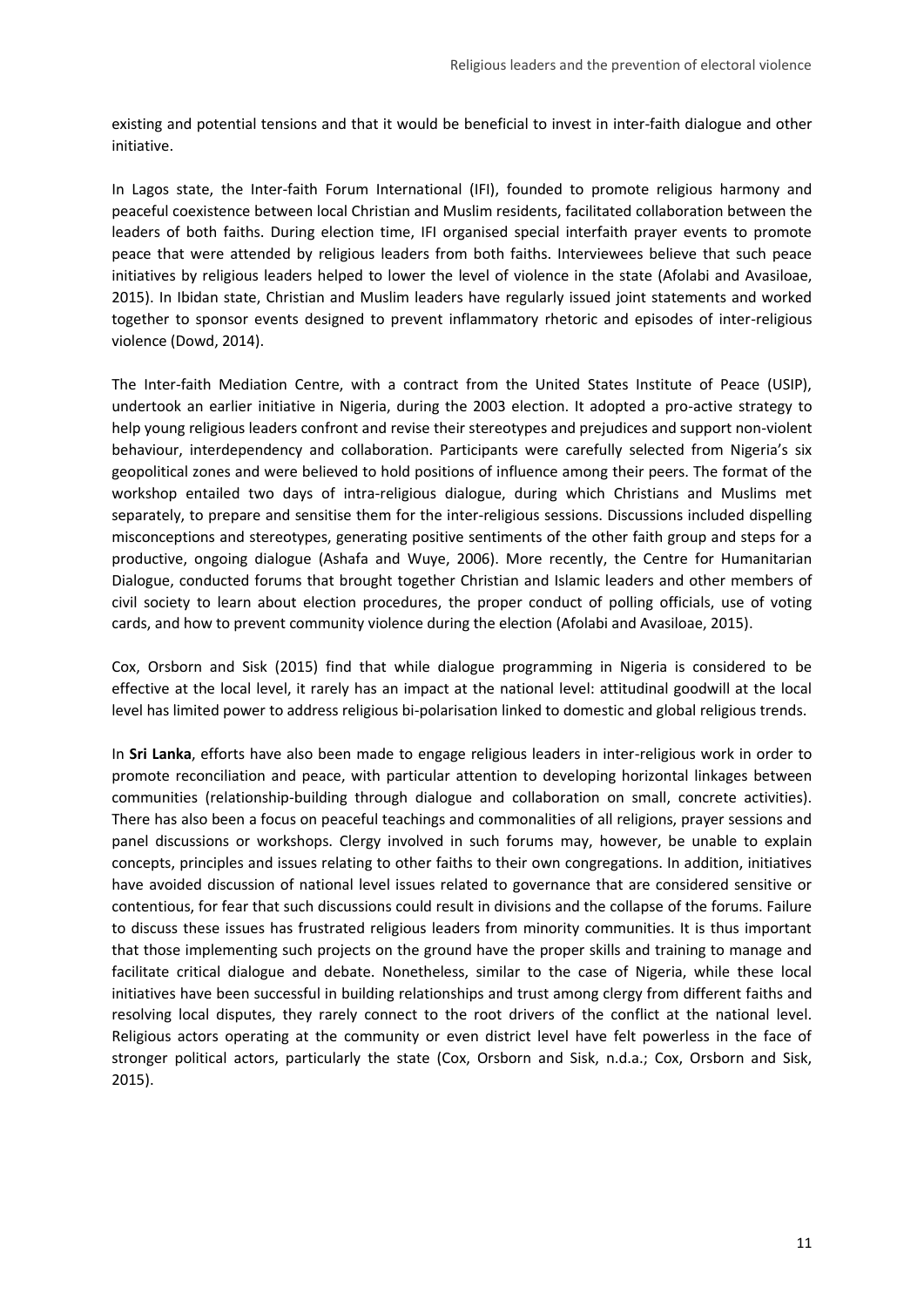# <span id="page-11-0"></span>**3. Role of religious leaders – Kenya**

Religious leaders and religious organisations have historically played important roles in promoting social cohesion and social change in Kenya. During the struggle for independence, African Independent Churches (AICs) played a key role in resisting colonialism. However, they were organised along ethnic lines, similar to the political parties at the time (Cox and Ndung'u, 2014). In the postcolonial era, religious leaders and inter-denominational Christian associations (e.g. clergy from mainline Protestant denominations under the umbrella body of the National Council of Churches of Kenya – NCCK; Catholic Church leadership, through its senior most leadership or through the Kenya Conference of Catholic Bishops) became very vocal in their demands for multiparty elections, achieved in 1992 (Cox and Ndung'u, 2014; Kilonzo, 2009). Pentecostals during the 1980s and 1990s were instead closely aligned with the Kenya African National Union (KANU) and President Moi, supporting the regime against the protests of civil society and mainstream churches (Throup, 2015). Religious leaders of the mainstream churches also subsequently became less vocal about democratic abuses during the Kibaki and Coalition government eras (Cox and Ndung'u, 2014).

During the most recent period of post-election violence, 2007-2008, religious leaders and inter-religious institutions once again divided along ethnic lines and failed to speak out against ethnic violence (Throup, 2015). Moreover, many appeared to have 'played ethnic politics' themselves in the lead up to the violence, which contributed to a further erosion of legitimacy among religious leaders to speak out against state abuses and ethnic politics and in support of social cohesion. Nonetheless, religious actors have in the aftermath of the 2007-2008 electoral violence taken a large degree of ownership over initiatives for peacebuilding and inter-group reconciliation, creating the space for and supporting such initiatives (Cox and Ndung'u, 2014). The international community also invested heavily in peacebuilding efforts, including helping to support local civil society organisations in developing 'local capacities for peace', providing technical support for peace dialogues, supporting interventions such as peace marches or 'peace caravans', local peace education programmes and peace messaging via SMS systems.

Large-scale election-related violence was avoided in the 2013 general elections. International election observers declared the elections to be peaceful and there was widespread relief that the mass violence of 2007-2008 had been prevented. There are various reasons given in the literature for this peaceful outcome. They include (see Throup, 2015; Cox and Ndung'u, 2014; Elder, Stigant and Claes, 2014; Cheeseman, Lynch and Willis, 2014):

- **International Criminal Court indictments: political leaders facing indictments had a strong** disincentive to promulgate hate speech and directly mobilise youth groups for violence;
- The Jubilee Alliance: the two communities (Kikuyu and Kalenjin) that had historically been involved in inter-group violence – and had engaged in severe post-election violence in 2007–08 particularly in the Rift Valley – supported the same 'Jubilee' alliance. Catholic bishops supported the interparty dialogue that eventually led to the coalition and unity government. In the lead-up to the elections, local religious organisations also proposed that the National Alliance (TNA) and the United Republican Party (URP) would field candidates only in Kikuyu or Kalenjin-stronghold counties, respectively.
- Memory: memories of the high cost of ethnic violence in 2007-2008 reduced the appeal of violence and encouraged restraint.
- Peace narrative: a pervasive peace narrative delegitimised political activity that could result in political instability.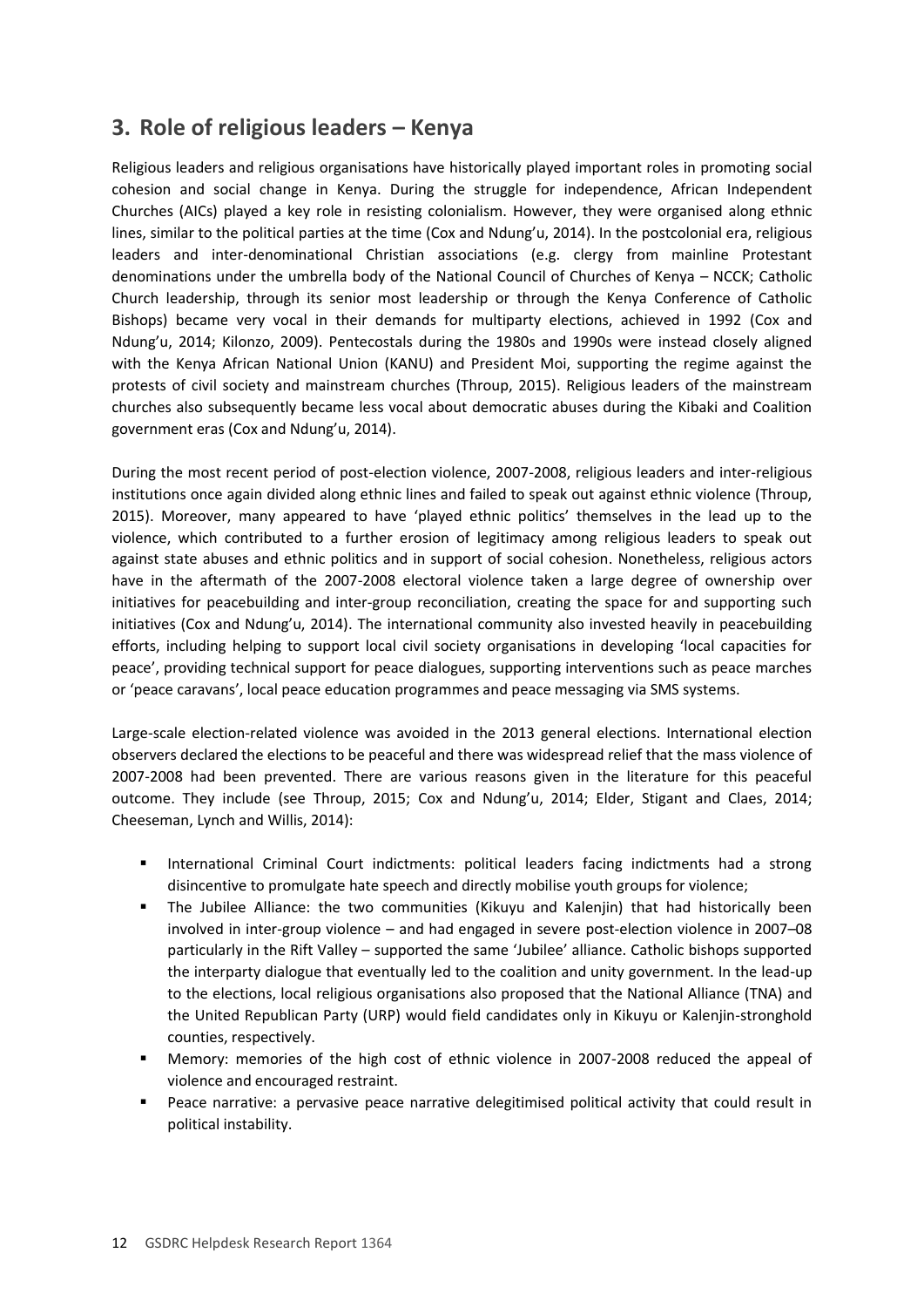**Institutional reforms: the new constitution, a new electoral commission and laws, a reformed** judiciary, legislation to prohibit hate speech and a commitment to rule of law are considered important in avoiding a repetition of violence.

### **3.1 Role of religious actors**

Inter-religious institutions and inter-religious councils are well established and generally respected across Kenya (Cox and Ndung'u, 2014; Cox, Orsborne and Sisk, Kenya case study). With the majority of Kenyans practicing various Protestant Christian traditions, the National Council of Churches in Kenya (NCCK) has a broad-based network of churches that give it legitimacy and the potential to be a powerful influencer. The NCCK regularly publishes its positions on key political issues, such as like elections and institutional appointments. The Inter-Religious Council also has the potential to play a key role in fostering a common voice for inter-ethnic reconciliation. Inter-religious groupings across Kenya generally have significant access to the government (Cox and Ndung'u, 2014).

At the local level, there also appears to be a very high level of willingness to engage in local intra-religious dialogue. Many religious institutions in Kenya are grassroots-based and have the potential to reach people and communicate peace messages (Kilonzo, 2009). Religious institutions tend to unify ethnic groups at the local level, particularly where they provide equitable access to public goods. At the national level, however, religion can be more divisive (Cox, Orsborn and Sisk, 2015; Cox and Ndung'u, 2014).

# **Efforts to counter electoral and political violence**

There are various ways in which religious leaders have been involved in peacebuilding in the aftermath of the 2007-2008 electoral violence:

### *Peace messaging*

After having been silent for almost one year, religious leaders and institutions spoke out against violence and in defence of justice and human rights. Catholic leaders condemned the post-election violence, and many parishes in the worst-hit areas provided shelter to those displaced by the violence. Catholic bishops also supported the inter-party dialogue that eventually led to the unity government (Throup, 2015). Inter-religious forums (consisting of the Supreme Council of Kenya Muslims, the International Society of Krishna Consciousness (ISKON), the Episcopal movement, the Hindu society and NCCK) spoke out against political leaders, including an NCCK initiative to mobilise Kenyans in all administrative provinces to support the prosecution of leaders who had instigated the post-election violence (Kilonzo, 2009).

In the lead up to the 2013 general elections, churches were heavily involved in electoral peace campaigns (alongside other actors, including local peace activists, civil society organisations, international organisations and politicians), such as peace rallies and painting trains and houses in Kibera with slogans of tolerance (Elder, Stigant and Claes, 2014). A group of churches formed the 'wheels/caravan of hope' (*msafara*) initiative, which co-ordinated prayers for the nation and food distribution to internationally displaced persons (Kilonzo, 2009).

### *Inter-ethnic and inter-faith dialogue*

The NCCK has engaged in a peace building programme that has supported inter-ethnic and inter-faith dialogue at the grassroots as well as national levels, helping communities to understand key political processes. It has also attempted to expose communities to countries that have experienced conflicts,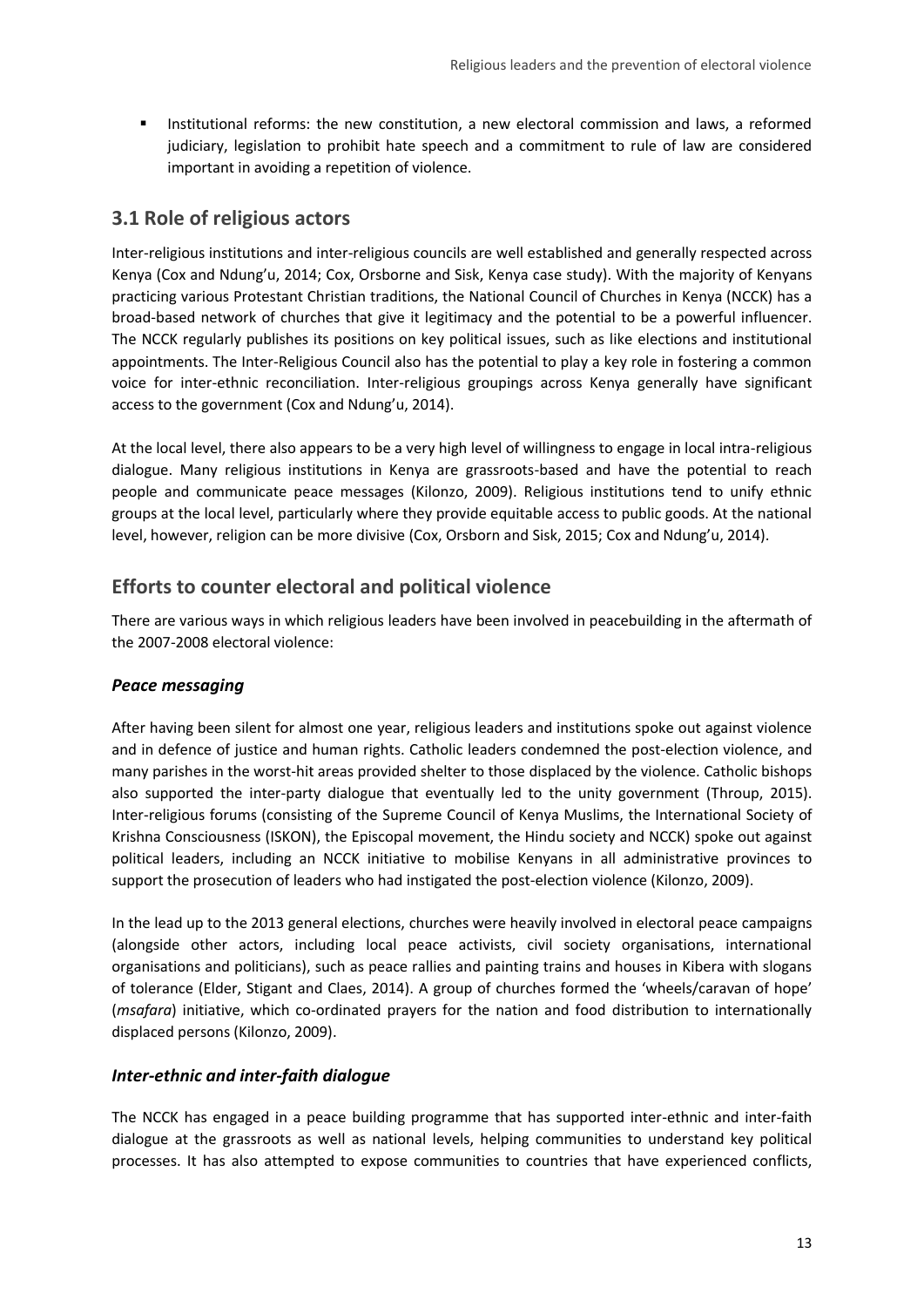including through supporting supported trips to Rwanda to encourage ethnic group leaders to appreciate the impacts of identity-violence (Cox and Ndung'u, 2014).

#### *Religious language and symbolism*

Calls for peace were a significant part of the narrative in Kenya in 2012 and 2013. While Catholics remain the largest single denominational grouping in Kenya, there has been a general national Pentecostalising of Christianity. Neo-Pentecostal and born-again language and understandings have become very prominent and were adopted by the Jubilee Alliance in the 2013 Kenyan general election (Deacon and Lynch, 2013; Deacon, 2015). The coalition campaigned using a narrative of a nation ridding itself of past sins, being redeemed and born again. This appealed to Kenyans who sought to move beyond the trauma of the 2007-2008 post-election violence (Deacon, 2015). Other dominant language also included that of repentance, forgiveness, and peace leading to God's favour and national and personal prosperity. Pastors repeatedly blessed the candidates Kenyatta and Ruto (of the Jubilee Alliance) and described their coming together in divine terms. Charismatic prophet David Owuor also held a national prayer and repentance event attended by nearly all the presidential candidates (Deacon, 2015).

#### *Civic education*

An example of a past initiative is a civic education programme in Kibera, a large and densely populated slum. In 2002-2005, a civic education programme was implemented in Kibera by the human rights ministry of a Catholic parish. Parishioners who participated in the programme (which covered topics such as nation building, constitution making, democracy and good governance, and integrated Christian ethics, beliefs and values) were found to demonstrate a notable improvement in their democratic values and behaviour at the localised level within their own parish groups. Participants took on board the importance of choosing leaders that represent their views and are honest and fair. This was evident in the 2004 small Christian communities' leadership elections, when about 75% of the leaders were voted out of office. The programme also enhanced parishioners' willingness to speak openly about a range of subjects, to tolerate and respect other views and counter prejudices (Bodewes, 2010).

These positive outcomes did not extend, however, to increased involvement in advocacy and lobbying efforts to hold government officials accountable for abuses of power in Kibera. This was attributed in part to fears of violent retaliation by local government officials and political sponsored youth wingers, apathy, ethnic divisions, limited resources and restrictive church protocols (Bodewes, 2010).

### **Challenges**

**Factors undermining inter-faith collaboration:** inter-religious collaboration at the national level has been undermined by tension between Christian and minority Muslim groups over the issue of constitutional entrenchment of Kadhis courts as subordinate courts to deal with matters strictly related to sharia family law. Some of the Christian clergy led by the Catholic archbishops, Anglicans and other Pentecostal churches campaigned against the constitution on the basis that this provision would elevate Islamic religion in Kenya. For the Muslim community, the institutionalization of the Kadhis courts within the constitution was seen as a way to reduce their marginalisation. Although Kadhis courts have become formal law, the debate continues to divide Christians and Muslims (Cox and Ndung'u, 2014; Throup, 2015).

An organisational hindrance to effective inter-religious institutions is the existence of complex, internal bureaucracies within particular denominations. The Catholic Church, for example, has a vertical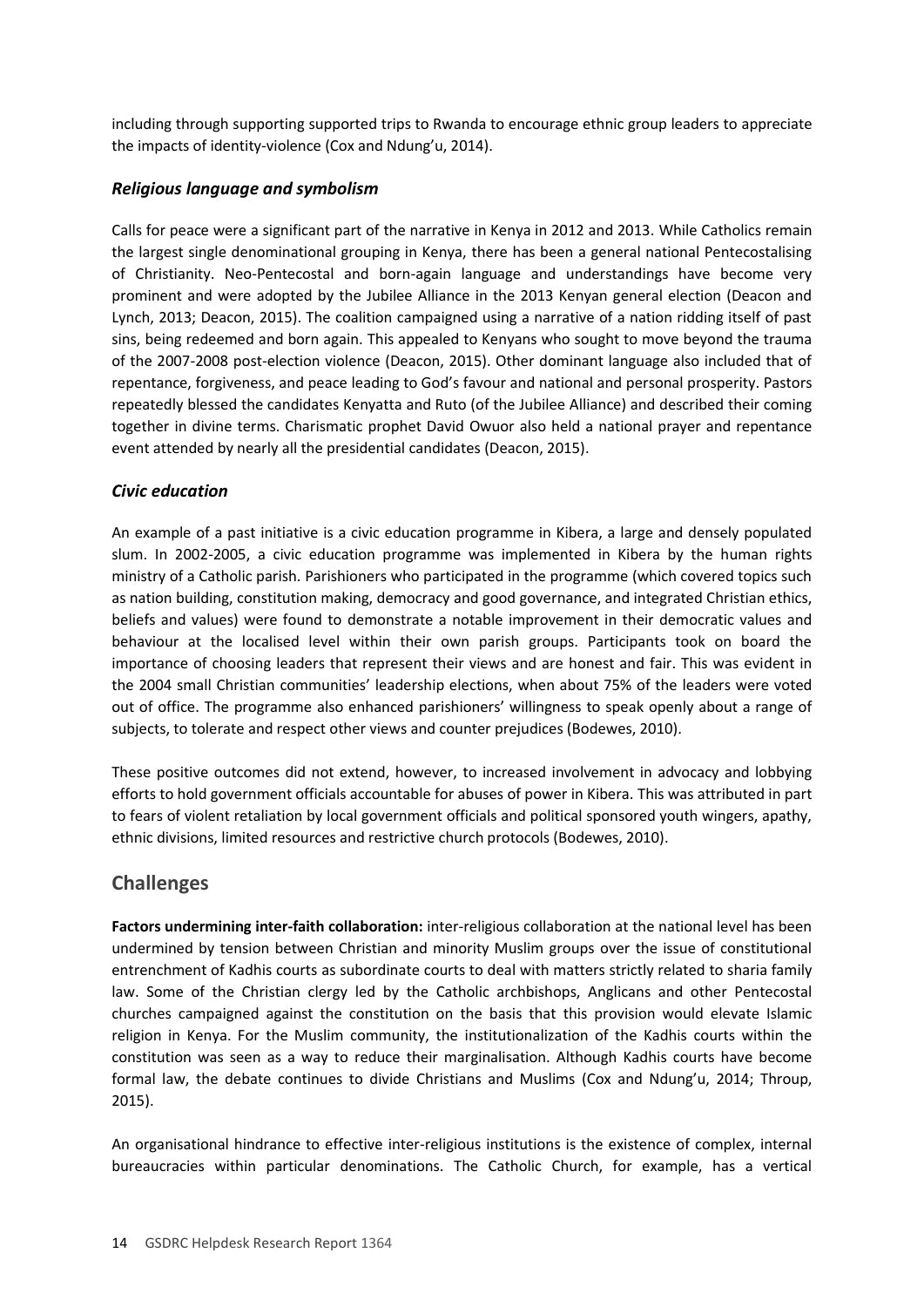leadership structure, whereas Islamic mosques tend to have a horizontal leadership structure, which can hinder effective coordination and collaboration among religious bodies (Cox and Ndung'u, 2014). In addition, many of the new Pentecostal churches are far less interested in participating in intra-Christian, much less inter-faith, organisations or dialogue.

**Problems with perceptions of impartiality:** religious leaders (Christian and Muslim) and religious institutions have been accused of engaging in political partisanship in the lead up to the 2007 general elections, making known their preferred presidential candidates and even campaigning for particular candidates. Thus, churches lost their credibility as an institution standing above politics, and institutions that traditionally serve to represent Muslim interests to the state have been increasingly seen as coopted by political leadership. During and in the aftermath of the 2007-2008 violence, religious actors were no longer in a strong position to condemn the violence largely instigated by certain political leaders (Kilonzo, 2009; Throup, 2015). Religious actors have since attempted to restore their lost positive image and credibility, and to support peacebuilding and reconciliation. A notable attempt is the public formal apology by the NCCK (and specific churches) for taking sides during the 2007 elections and for not doing enough to encourage a peaceful, participative process (Kilonzo, 2009; Deacon and Lynch, 2013). Nonetheless, Kenyans remain sceptical over the impartiality of religious leaders (Cox and Ndung'u, 2014). Further, despite these statements by religious actors, including neo-Pentecostal churches, that churches should remain neutral on political matters, actions have been to the contrary, with continued open endorsement of particular candidates by some churches (Deacon, 2015).

**Muting debate and preserving the status quo:** the extensive peace messaging, media self-censorship, and practices of inter-ethnic cooperation – promoted by religious leaders and other actors – in the lead up to the 2013 general elections had the positive effect of containing violence. However, it also had the negative effect of suppressing dissenting opinions and discussion on grievances related to governance, justice and equity (Elder, Stigant and Claes, 2014; Deacon and Lynch, 2013). This, some argue, may put a strain on long-term democratic development and conflict prevention (Elder, Stigant and Claes, 2014). In addition, the emphasis on neo-Pentecostal language and seeking prosperity through faith also veers toward maintaining the status quo and not actively addressing grievances (Deacon, 2015).

**Capacity and funding:** peacebuilding programmes that engage religious actors are often the first to get cut when donor priorities shift. Religious actors may thus have to spend significant amounts of time competing for scarce funding, rather than engaging in local peace work (Cox, Orsborne and Sisk, n.d.b; Cox and Ndung'u, 2014).

**Regional differences:** a study conducted by Elder, Stigant and Claes (2014) finds that despite the consensus that the 2013 general elections in Kenya were peaceful, there was localised tension and violence throughout the electoral cycle. A number of counties experienced consistently high levels of tension but low levels of politically motivated violence; other counties reported high levels of tensions coinciding with high levels of politically motivated violence. Physical violence erupted sporadically in multi-ethnic low-income areas in Nairobi, Kisumu, and Mombasa, where the race for governor and senator was particularly fierce. According to participants, the 2013 elections also saw heightened political competition at the local level, where violence became intra-communal and materialised between different subclans. The study finds that political aspirants mobilised youth, particularly during campaign periods, to harass and intimidate oppositional aspirants and supporters. In only a few cases did participants firmly claim an absence of violence.

Churches throughout Kenya including on the coast involved themselves explicitly in campaigns for peaceful participation in the 2013 election. Clergymen in mainline churches were expected to avoid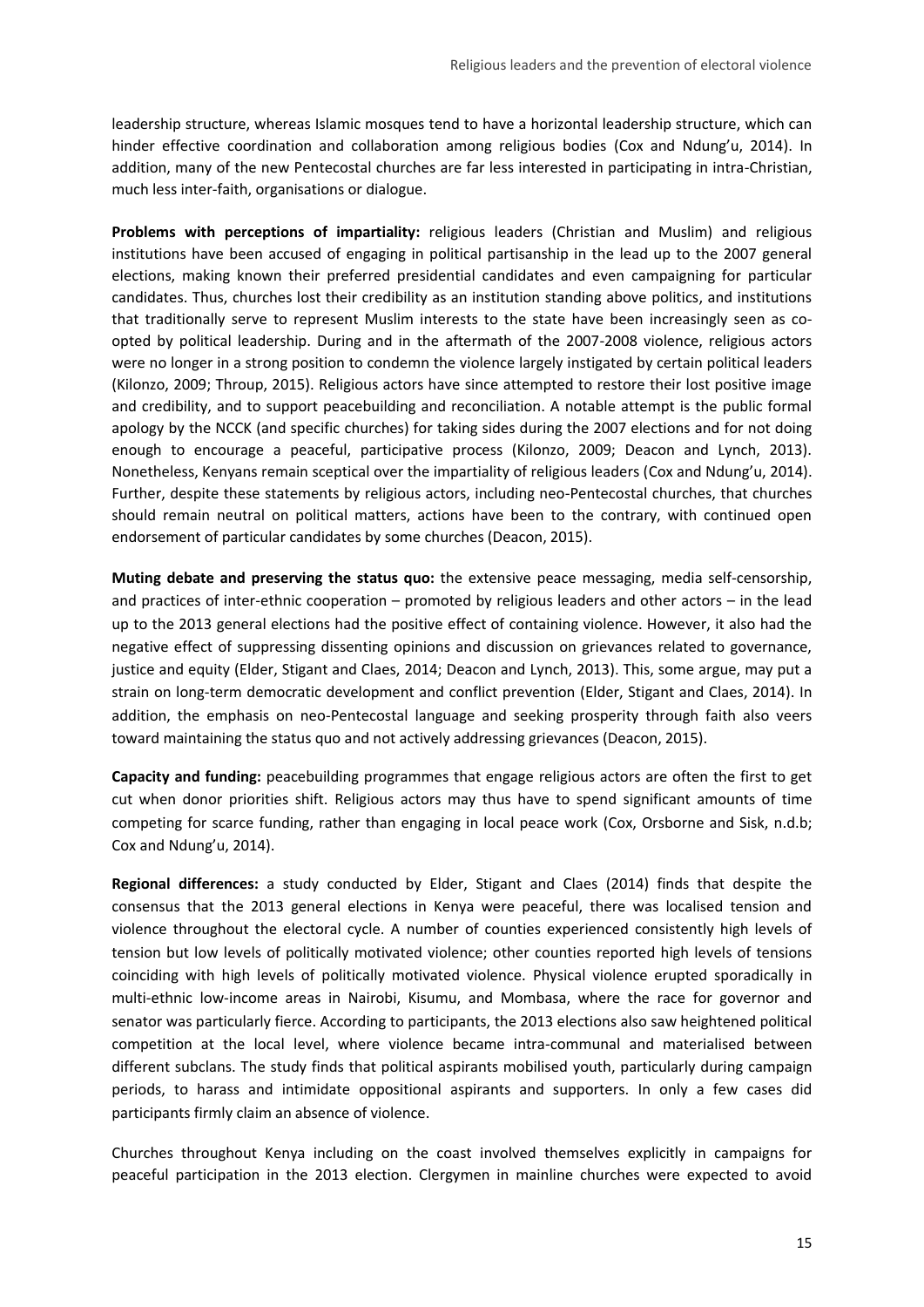<span id="page-15-0"></span>partisan sermons. They urged voters to choose competent politicians, to participate peacefully and accept the election results. Churches at the coast also positioned themselves as threatened by radical Islam. In contrast, there was more debate at mosques in Kenya's coastal communities, where Muslim communities have long harboured grievances over social and economic marginalisation. Muslims were mobilised to vote to protect themselves from mistreatment by the state. Thus, in the aftermath of the elections, Deacon et al. (forthcoming) emphasise that two very different patterns of religious involvement in politics have persisted on the coast: a public space to articulate Muslim discontent and political opposition, which has the potential to feed into growing violence at the coast, involving attacks by radical Islamists; and a general support for the established order by Christian churches, while presenting themselves as vulnerable victims of radical Islam.

# **4. Lessons learned in engaging religious actors**

There are various factors that could strengthen the role of religious leaders in preventing electoral and political violence – and initiatives designed to engage them:

**Conflict analysis**: since religious leaders have been involved in both inciting and preventing violence it is important to have a nuanced understanding of how religion intersects with conflict dynamics and the roles that religious actors can play. While some religious leaders can act as a unifier, bringing people together in support of non-violent action, they may also have other motivations. Some religious actors may use their newfound platform to subordinate particular community members or groups. In some cases, the mere involvement of a religious leader may exacerbate the conflict by reinforcing existing fault lines. It is thus essential to engage in conflict analysis in order to mitigate the risk of improper or ineffective engagement with religious actors (USAID, 2009; Fomunyoh, 2009).

**Flexibility**: a review of the literature on religion and conflict emphasises that there is no single path for religious leaders or religious organisations to make a difference in conflict resolution. As such, a flexible approach should be adopted in identifying religious leaders capable of playing a significant role (Silvestri and Fba, 2015). In addition, initiatives themselves should be allowed flexibility in terms of methodologies. The inter-faith dialogue, conducted in Nigeria by Pastor Wuye and Imam Ashafa, for example, integrated and modified Western conflict resolution methodology with religious and local customs (Smock, 2006).

**Engage a diverse range of leaders**: The engagement of higher ranking religious officials can be critical to engagement at the local level, as lower ranking religious leaders and community members often take their cue from top religious leadership (USAID, 2009). USAID (2009) emphasises the need to also widen engagement of religious actors beyond the focus on Christianity, Islam and Judaism, which has been the prime focus. Failure to reach out to other religious groups that may be key stakeholders in conflict dynamics can undermine conflict prevention and peacebuilding efforts. It is also beneficial to engage with religious leaders that have expertise in inter-faith dialogue and/or to seek inter-religious partnerships during project planning and implementation as this generates *de facto* inter-religious dialogue in the course of trying to achieve project goals (UNDP, 2014). It also helps to ensure that donors are not reaching out to religious leaders that discriminate against members of other faiths (UNDP, 2014). Related to this, moderate religious leaders should be supported early on and their role as partners in dialogue and cooperation strengthened in order to counteract actors engaging in divisive, fundamentalist tendencies (Weingardt, 2008; cited in Silvestri and Fba, 2015). It may, however, be difficult to identify who moderate religious leaders are, due in part to shifting alliances (Silvestri and Fba, 2015).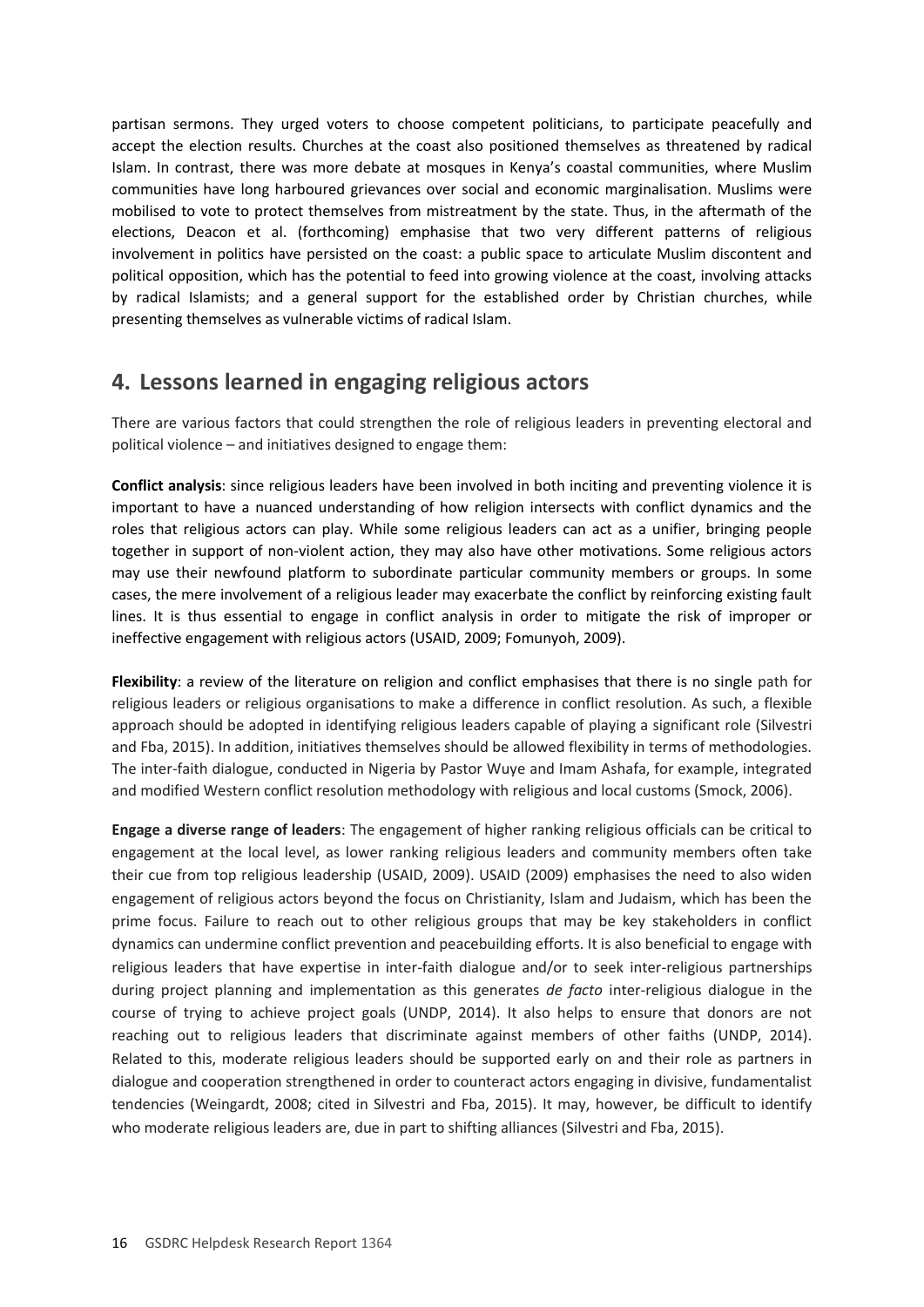**Focus not only on leaders but also grassroots**: religious actors involved in peacemaking extend beyond religious leaders and include grassroots peacemakers. Various scholars emphasise the value of engaging faith-based grassroots actors and whole indigenous communities, rather than solely religious leaders (see Silvestri and Fba, 2015). In many cases, Little (2007; cited in Silvestri and Fba, 2015) finds that it is ordinary clerics, rather than people in positions of power, who have contributed to peaceful conflict transformation. Policymakers have not, however, considered their role sufficiently. In addition, a focus on leaders is likely to ignore the important voice of women since most organised religions are structured along patriarchal lines, with male-dominated religious leadership (Silvestri and Fba, 2015; USAID, 2009; UNDP, 2014).

**Impartiality is important**: much of the literature and case studies demonstrate that the partisanship of religious leaders during election cycles undermines their influence and moral authority, and in turn, their ability to persuade candidates and their supporters to avoid violent behaviour. It is thus important to promote the impartiality and neutrality of religious leaders such that they can be in a strong position to promote peaceful conduct and act as impartial arbiters where needed (see Afolabi and Avasiloae, 2015; Familusi, 2012; Kilonzo, 2009; Deacon and Lynch, 2013).

**Take the time to build trust**: Religious leaders may be reluctant or sceptical to engage in programming. As such, USAID (2009) recommends that actors seeking to engage religious leaders need to make efforts at the outset to establish confidence and trust – and to build a sound partnership. This requires an honest dialogue about what each party hopes to achieve and whether this is common ground for action (UNDP, 2014). Developing such trust and sound partnership could mean adopting a longer timeline before beginning programming than is customary practice (USAID, 2009).

**Attention to capacity building**: religious leaders vary widely in their financial, technical and administrative capacities, often relying heavily on the volunteer workers. Many require assistance and training to engage in networking activities, public relations campaigns, expert training, electoral observation and monitoring, conflict prevention and reconciliation programming (Weingardt, 2008; cited in Silvestri and Fba, 2015; UNDP, 2014). They may also require assistance with planning, implementing and monitoring large-scale projects (UNDP, 2014).

**Establish institutional capacity**: USAID (2009) advises that development organisations develop the foundational knowledge and expertise to develop programmes to effectively engage in religious environments. Programming often remains non-strategic, either neglecting the importance of religion in a given context when implementing programmes – resulting in exacerbation of tensions because consultations with religious authorities were not built into planning and implementation; or getting entangled in religion in a way that appears to favour certain religious groups. Training programmes on religious literacy for staff working in such agencies should focus on positive aspects of religion (see Silvestri and Fba, 2015).

**Intra-faith dialogue is also important**: in some situations, fear of the "other" religion and group insecurity is too pronounced to bring two religious communities together from the outset. Here, intrafaith dialogue must precede inter-faith dialogue – in order to mentally prepare groups for engaging with social difference, to break down misconceptions and stereotypes of the "other", and to develop a consensus on how to approach highly contentious issues (Cox, Orsborn and Sisk, 2015; Smock, 2006).

**Inter-religious peacebuilding efforts must be holistic**: focus on religious dialogue, alone, can be problematic, given that religious tension is linked to other identities and issues; and that conflict impacts all types of social cleavages and social inequalities. Inter-religious dialogue efforts have often failed to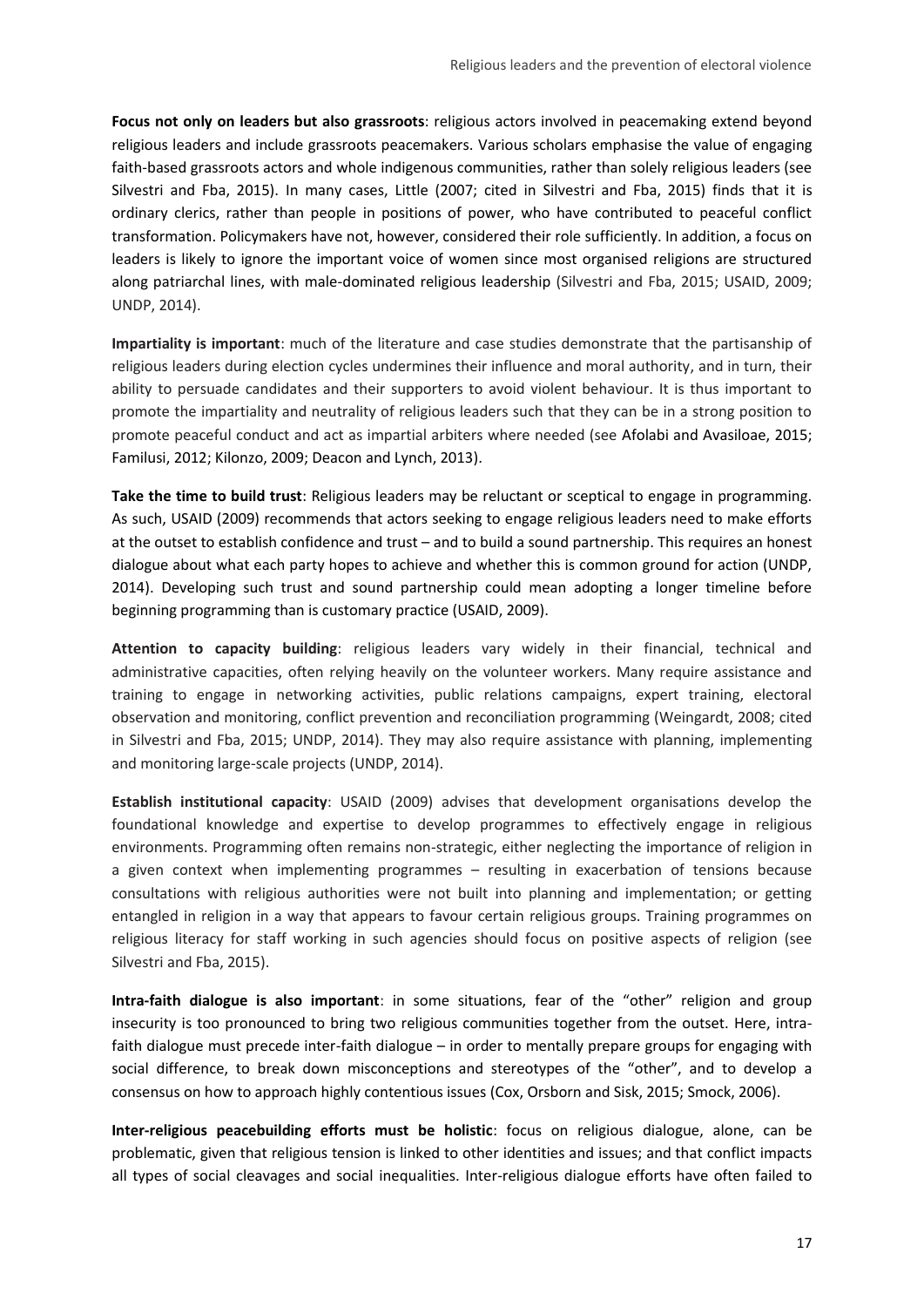address underlying social inequalities and have remained disconnected from other forms of peacebuilding. In addition, a narrow focus on religious identity can serve to further inscribe those identities as the most salient part of a group's identity, ignoring other cross-cutting social bonds, thereby exacerbating tensions (Cox, Orsborn and Sisk, 2015).

**Adopting inclusive language**: framing programmes in secular language may in some situations be perceived as threatening or may not resonate well with religious leaders (see USAID, 2009). Programmes should be framed adopting community language norms. In addition, religious-based peace initiatives can be enhanced through the selective use of religious texts by religious leaders. It is particularly effective when religious leaders can move freely between the scripts of other religions. In Nigeria, for example, Muslim and Christian leaders involved in inter-religious dialogue have moved freely between the Koran and the Bible, with the imam often quoting from the bible and the pastor from the Koran. This can generate an atmosphere of inter-religious tolerance among participants (Smock, 2006; Paden, 2005; cited in Dowd, 2014).

**Expand the programming repertoire**: the range of programming that engages religion or religious actors directly has been relatively limited, and could benefit from more creative and innovative programming (USAID, 2009).

**Invest in monitoring and evaluation**: the evidence base for programmes addressing religion and conflict and engaging with religious actors is currently weak (relying, for example, solely on output measures – how many people attended a dialogue event; or relying on anecdotes of results) and would benefit from greater efforts at monitoring and evaluation (USAID, 2009).

# <span id="page-17-0"></span>**5. References**

Afolabi, B. and S. Avasiloe (2015). *Post-election assessment of conflict prevention and resolution mechanisms in Nigeria.* Geneva: Centre for Humanitarian Dialogue. Retrieved from: [http://www.hdcentre.org/uploads/tx\\_news/Post](http://www.hdcentre.org/uploads/tx_news/Post-election_assessment_of_conflict_prevention_and_resolution_mechanisms_in_Nigeria.pdf)[election\\_assessment\\_of\\_conflict\\_prevention\\_and\\_resolution\\_mechanisms\\_in\\_Nigeria.pdf](http://www.hdcentre.org/uploads/tx_news/Post-election_assessment_of_conflict_prevention_and_resolution_mechanisms_in_Nigeria.pdf)

- Basedau, M. and C. Koos (2015). 'When do religious leaders support faith-based violence? Evidence from a survey poll in South Sudan'. *Political Research Quarterly*, 68(4), 760-772.
- Bodewes, C. (2010). 'Civil society and the consolidation of democracy in Kenya: an analysis of a Catholic parish's efforts in Kibera slum'. *The Journal of Modern African Studies*, 48(4), 547-571.
- Cheeseman, N., Lynch, G. and J. Willis (2014). 'Democracy and its discontents: understanding Kenya's 2013 election'. *Journal of East African Studies*, 8(1), 2-24.
- Chhibber, P. and J.S. Sekhon (2016). 'The asymmetric role of religious appeals in India'. Berkeley University. Retrieved from: [http://sekhon.berkeley.edu/papers/ChhibberSekhon\\_identities.pdf](http://sekhon.berkeley.edu/papers/ChhibberSekhon_identities.pdf)
- Cooke, J. G. (2015). 'Introduction: The intersection of religion and politics in Africa' in Cooke, J. G. and R. Downie. (eds) *Religious Authority and the State in Africa* (pp. 1-9). Washington, DC: Centre for Strategic Studies. Retrieved from: [https://csis-prod.s3.amazonaws.com/s3fs](https://csis-prod.s3.amazonaws.com/s3fs-public/legacy_files/files/publication/151028_Cooke_ReligiousAuthorityStateAfrica_Web.pdf)[public/legacy\\_files/files/publication/151028\\_Cooke\\_ReligiousAuthorityStateAfrica\\_Web.pdf](https://csis-prod.s3.amazonaws.com/s3fs-public/legacy_files/files/publication/151028_Cooke_ReligiousAuthorityStateAfrica_Web.pdf)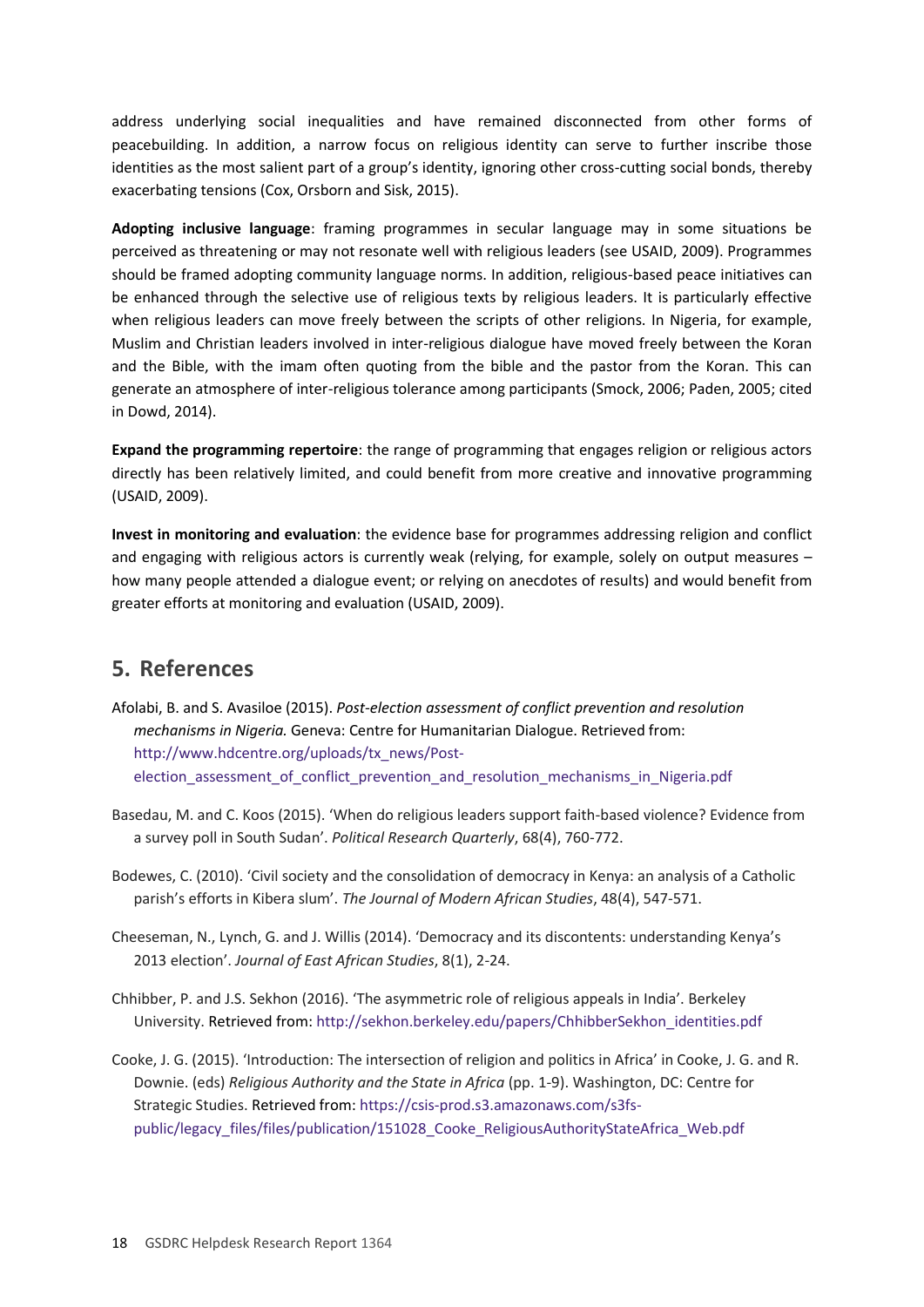- Cox, F. D., Orsborn, C. R., and T. D. Sisk (2015). *Religion, peacebuilding, and social cohesion in conflictaffected countries: Research Report.* University of Denver. Retrieved from: [http://www.du.edu/korbel/sie/media/documents/faculty\\_pubs/sisk/religion-and-social-cohesion](http://www.du.edu/korbel/sie/media/documents/faculty_pubs/sisk/religion-and-social-cohesion-reports/rsc-researchreport.pdf)[reports/rsc-researchreport.pdf](http://www.du.edu/korbel/sie/media/documents/faculty_pubs/sisk/religion-and-social-cohesion-reports/rsc-researchreport.pdf)
- Cox, F. D., Orsborn, C. R., and T. D. Sisk (n.d. a). *In the eye of the beholder: Social cohesion and political discourse in post-war Sri Lanka: Case study overview.* University of Denver. Retrieved from: [http://www.du.edu/korbel/sie/media/documents/faculty\\_pubs/sisk/religion-and-social-cohesion](http://www.du.edu/korbel/sie/media/documents/faculty_pubs/sisk/religion-and-social-cohesion-reports/srilanka.pdf)[reports/srilanka.pdf](http://www.du.edu/korbel/sie/media/documents/faculty_pubs/sisk/religion-and-social-cohesion-reports/srilanka.pdf)
- Cox, F. D., Orsborn, C. R., and T. D. Sisk (n.d. b). *Identity and insecurity in modernising Kenya: Case study overview.* University of Denver. Retrieved from: [http://www.du.edu/korbel/sie/media/documents/faculty\\_pubs/sisk/religion-and-social-cohesion](http://www.du.edu/korbel/sie/media/documents/faculty_pubs/sisk/religion-and-social-cohesion-reports/kenya.pdf)[reports/kenya.pdf](http://www.du.edu/korbel/sie/media/documents/faculty_pubs/sisk/religion-and-social-cohesion-reports/kenya.pdf)
- Cox , F. D. and Ndung'u, J. (2014). *Social fault lines: Identity and insecurity in modernising Kenya: DRAFT.* University of Denver.
- Darnolf, S. and Cyllah, A. (2014). 'EMBs and electoral violence' in Cyllah, A. (ed.) *Elections Worth Dying For? A selection of case studies from Africa* (pp. 11-28). Washington, DC: International Foundation for Electoral Systems. Retrieved from: [http://www.ifes.org/sites/default/files/elections\\_worth\\_dying\\_for\\_-](http://www.ifes.org/sites/default/files/elections_worth_dying_for_-_a_selection_of_case_studies_from_africa_final2.pdf) [\\_a\\_selection\\_of\\_case\\_studies\\_from\\_africa\\_final2.pdf](http://www.ifes.org/sites/default/files/elections_worth_dying_for_-_a_selection_of_case_studies_from_africa_final2.pdf)
- Deacon, G., Gona, G. and H. Mwakimako (Forthcoming). 'Preaching politics: Islam and Christianity on the Kenya Coast'.
- Deacon, G. (2015). 'Driving the devil out: Kenya's born again election'. *Journal of Religion in Africa*, 45, 200-220.
- Deacon, G. and G. Lynch (2013). 'Allowing Satan in? Moving toward a political economy of Neo-Pentecostalism in Kenya'. *Journal of Religion in Africa*, 43, 108-130.
- De Juan, A., Pierskalla, J. H. and J. Vüllers (2015). 'The pacifying effects of local religious institutions: an analysis of communal violence in Indonesia'. *Political Research Quarterly*, 1-14.
- Dowd,R. A. (2014). 'Religious diversity and religious tolerance: Lessons from Nigeria'. *Journal of Conflict Resolution*, 1-28.
- Downie, R. (2015a). 'Religion and the State in Uganda: Co-option and compromise' in Cooke, J. G. and R. Downie. (eds) *Religious Authority and the State in Africa* (pp. 49-64). Washington, DC: Centre for Strategic Studies. Retrieved from: [https://csis-prod.s3.amazonaws.com/s3fs](https://csis-prod.s3.amazonaws.com/s3fs-public/legacy_files/files/publication/151028_Cooke_ReligiousAuthorityStateAfrica_Web.pdf)[public/legacy\\_files/files/publication/151028\\_Cooke\\_ReligiousAuthorityStateAfrica\\_Web.pdf](https://csis-prod.s3.amazonaws.com/s3fs-public/legacy_files/files/publication/151028_Cooke_ReligiousAuthorityStateAfrica_Web.pdf)
- Downie, R. (2015b). 'Evolving attitudes toward secularism in Tanzania' in Cooke, J. G. and R. Downie. (eds) *Religious Authority and the State in Africa* (pp. 100-115). Washington, DC: Centre for Strategic Studies. Retrieved from: [https://csis-prod.s3.amazonaws.com/s3fs](https://csis-prod.s3.amazonaws.com/s3fs-public/legacy_files/files/publication/151028_Cooke_ReligiousAuthorityStateAfrica_Web.pdf)[public/legacy\\_files/files/publication/151028\\_Cooke\\_ReligiousAuthorityStateAfrica\\_Web.pdf](https://csis-prod.s3.amazonaws.com/s3fs-public/legacy_files/files/publication/151028_Cooke_ReligiousAuthorityStateAfrica_Web.pdf)
- Elder, C., Stigant, S. and J. Claes (2014). *Elections and violent conflict in Kenya: Making prevention stick.* Washington, DC: United States Institute of Peace. Retrieved from: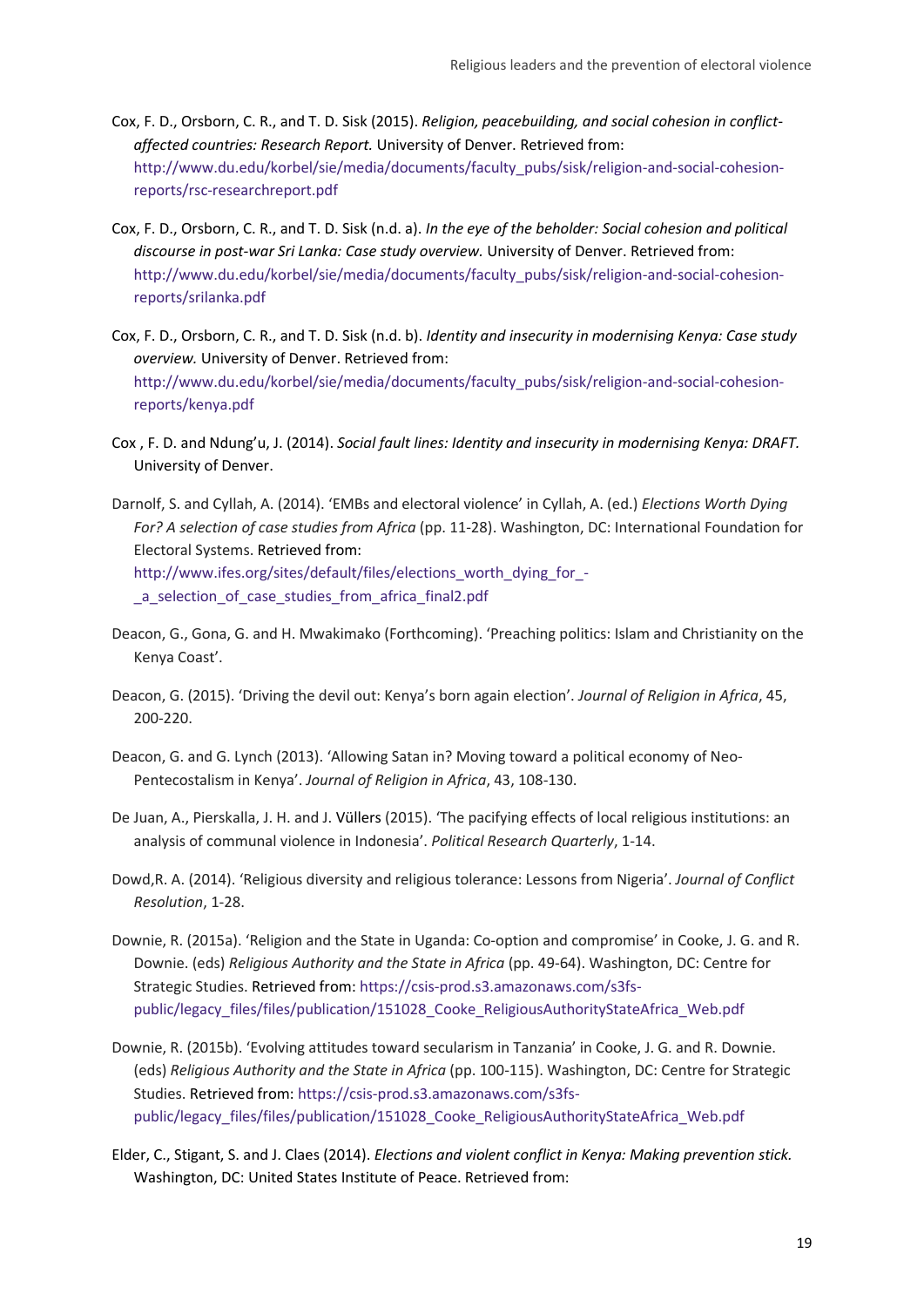[http://www.usip.org/sites/default/files/PW101-Elections-and-Violent-Conflict-in-Kenya-Making-](http://www.usip.org/sites/default/files/PW101-Elections-and-Violent-Conflict-in-Kenya-Making-Prevention-Stick.pdf)[Prevention-Stick.pdf](http://www.usip.org/sites/default/files/PW101-Elections-and-Violent-Conflict-in-Kenya-Making-Prevention-Stick.pdf)

- Familusi, O.O. (2012). 'Religious factors in the electoral process and the quest for an enduring democracy in Nigeria'. *Humanity and Social Sciences Journal*, 7(1), 23-32.
- Kilonzo, S.M. (2009). 'Silent religiosity in a snivelling nation: The role of religious institutions in promoting post-conflict reconciliation in Kenya'. *Africa Media Review*, 17(1-2), 95-107.
- Kingsley, J. K. (2012). 'Peacemakers or peacebreakers? Provincial elections and religious leadership in Lombok, Indonesia'. *Indonesia*, 93, 53-82.
- Silvestri, S. and Fba, J. M. (2015). *The role of religion in conflict and peacebuilding.* London: The British Academy. Retrieved from:<http://www.britac.ac.uk/news/news.cfm/newsid/1324>

Smock, D. R. (2006). 'Mediating between Christians and Muslims in Plateau State, Nigeria' in Smock D. R. (ed) *Religious contributions to peacemaking: When religion brings peace not war* (pp. 17-20). Washington, DC: United States Institute of Peace. Retrieved from: [http://www.usip.org/publications/religious-contributions-peacemaking-when-religion-brings-peace](http://www.usip.org/publications/religious-contributions-peacemaking-when-religion-brings-peace-not-war)[not-war](http://www.usip.org/publications/religious-contributions-peacemaking-when-religion-brings-peace-not-war)

- Throup, D. (2015). 'Politics, religious engagement, and extremism in Kenya' in Cooke, J. G. and R. Downie. (eds) *Religious Authority and the State in Africa* (pp.29-48). Washington, DC: Centre for Strategic Studies. Retrieved from: [https://csis-prod.s3.amazonaws.com/s3fs](https://csis-prod.s3.amazonaws.com/s3fs-public/legacy_files/files/publication/151028_Cooke_ReligiousAuthorityStateAfrica_Web.pdf)[public/legacy\\_files/files/publication/151028\\_Cooke\\_ReligiousAuthorityStateAfrica\\_Web.pdf](https://csis-prod.s3.amazonaws.com/s3fs-public/legacy_files/files/publication/151028_Cooke_ReligiousAuthorityStateAfrica_Web.pdf)
- UNDP (2014). *UNDP Guidelines on engaging with faith-based organisations with religious leaders.* UNDP. Retrieved from:

[http://www.undp.org/content/dam/undp/documents/partners/2014\\_UNDP\\_Guidelines-on-Engaging](http://www.undp.org/content/dam/undp/documents/partners/2014_UNDP_Guidelines-on-Engaging-with-FBOs-and-Religious-Leaders_EN.pdf)[with-FBOs-and-Religious-Leaders\\_EN.pdf](http://www.undp.org/content/dam/undp/documents/partners/2014_UNDP_Guidelines-on-Engaging-with-FBOs-and-Religious-Leaders_EN.pdf)

- UNDP (2009). *Elections and conflict prevention: A guide to analysis, planning and programming.* New York: UNDP. Retrieved from[: http://www.undp.org/content/undp/en/home/librarypage/democratic](http://www.undp.org/content/undp/en/home/librarypage/democratic-governance/electoral_systemsandprocesses/elections-and-conflict-prevention-guide.html)[governance/electoral\\_systemsandprocesses/elections-and-conflict-prevention-guide.html](http://www.undp.org/content/undp/en/home/librarypage/democratic-governance/electoral_systemsandprocesses/elections-and-conflict-prevention-guide.html)
- USAID (2009). *Religion, conflict and peacebuilding.* Washington, DC: USAID. Retrieved from: [http://pdf.usaid.gov/pdf\\_docs/Pnadr501.pdf](http://pdf.usaid.gov/pdf_docs/Pnadr501.pdf)
- Villalón, L. A. (2015). 'Cautious Democrats: Religious actors and democratisation processes in Senegal'. *Politics and religion*, 8, 305-333.

### **Expert contributors**

Stephanie Buchard, Institute for Defense Analyses Fletcher Cox, Willian Jewell College Gregory Deacon, University of Oxford Jeremy Kingsley, National University of Singapore Debra Liang-Fenton, USIP Gabrielle Lynch, Warwick University Timothy Sisk, University of Denver